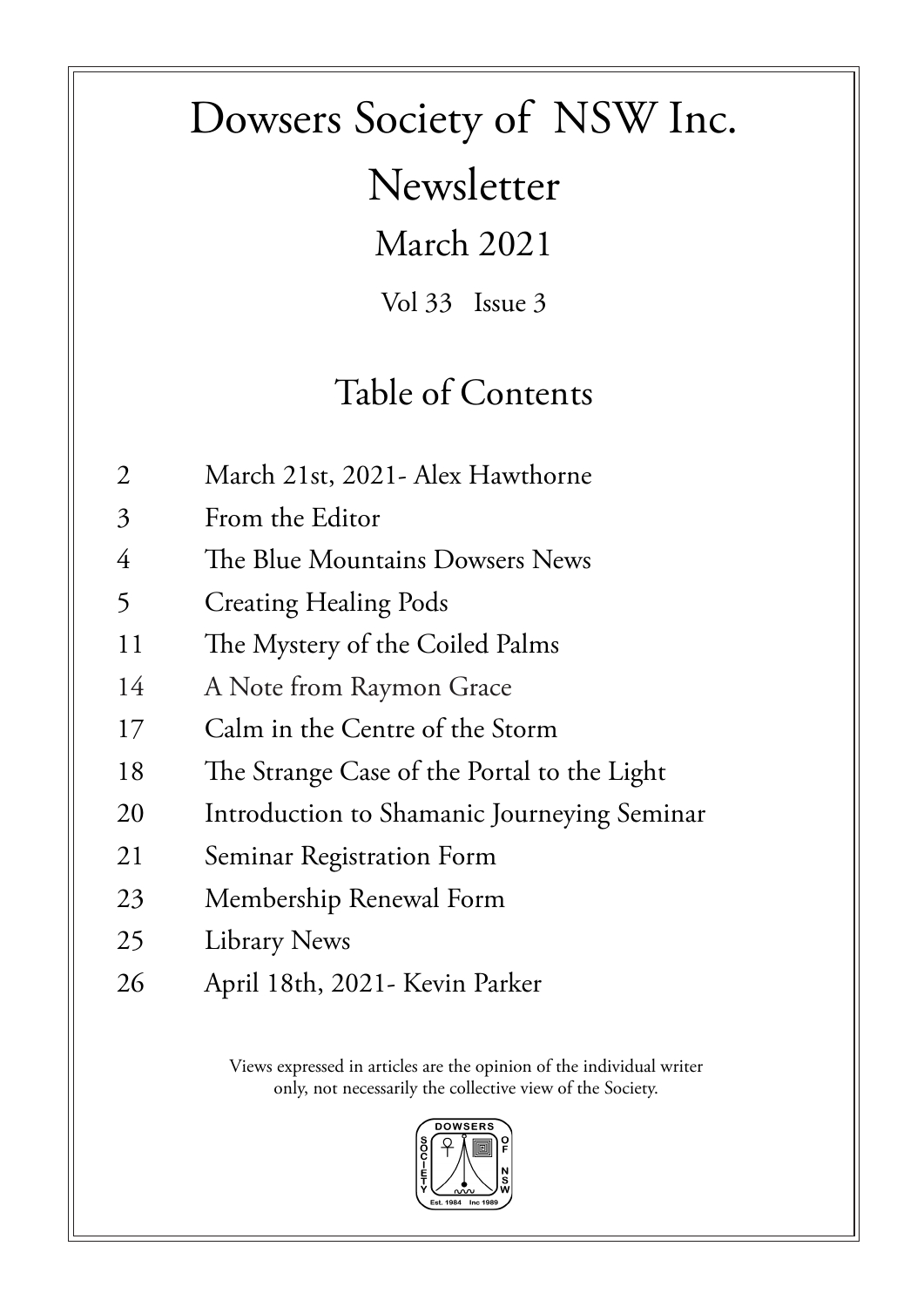# Speaker for March 21st, 2021 Alex Hawthorne - Jin Shin Jyutsu -

The Japanese art of Jin Shin Jyutsu enables us to simply and effectively harmonize our bodies' natural energy systems. Also known as the '*Art of Happiness'* and the '*Art of Longevity*', it enables us to keep healthy, happy and youthful.



Emotional / mental patterns such as worry, anger, pretence and physical over-exertion can cause these energy flows to stagnate, become over-rapid or divert from their

natural pathway and cause pain. Using our hands, we can re-establish the harmony of these vital flows once again to ameliorate and sometimes remove the causes of acute and chronic health issues.

During our talk we will cover a brief history of how this ancient art was rediscovered by Master Jiro Murai in the early Twentieth Century and we'll practise a few sequences together so that you have the opportunity to feel the energy move in your own body.

As a practitioner and eternal student of this gentle art for over twenty years, my health and life have steadily improved and by practising a few of the simple self-help sequences, I hope to share with you some tips to maintain and improve your own health and well-being.

More information can be found at jinshinjyutsu.com or on my own website: earthessencelandscape.com.au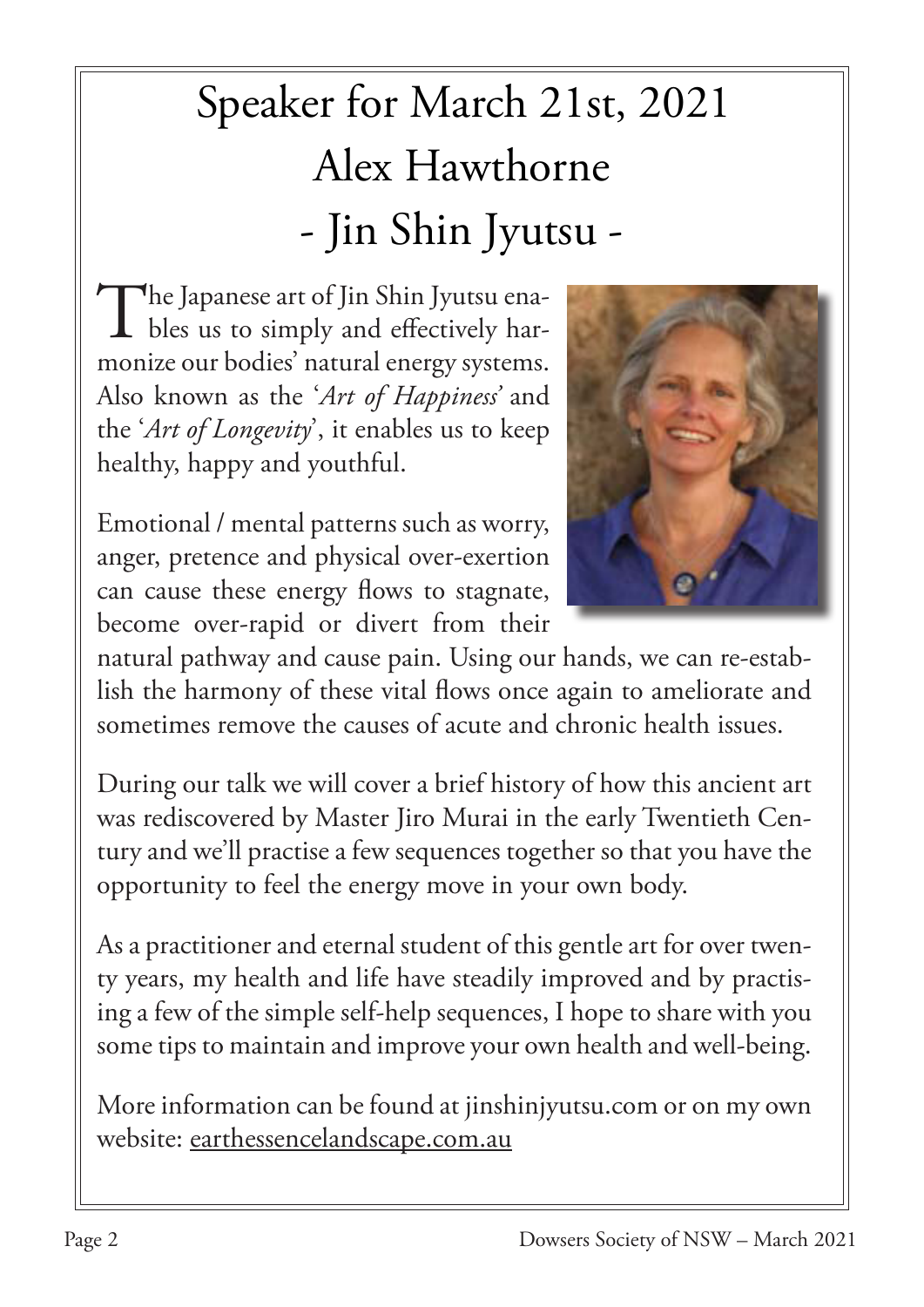### From the Editor

 $\prod$ am looking at the blue sky and garden outside my office. In the lemon<br>tree, bees are buzzing in the scented flowers, little birds are chirping for tree, bees are buzzing in the scented flowers, little birds are chirping for their parents. The air is still and warm.

On my computer screen, showing the news, are images of destruction and despair, actions of human beings who have lost the ability to feel, have lost access to the most basic common sense. The question pops into my mind "*what is happening here, where are we going?*" I am sure I am not the only one asking that question at this time.

I cannot answer this question, but I can get a perspective to make me feel comfortable being here. The good news is that we, the humans, are responsible for all this mess. It is good news because as it is us who have made this mess, then we can also fix it, should we want to.

Now comes the crunch, do we want to? We need to empower ourselves to make a difference. We made the mess, so lets fix it. Go get your shovel, I mean your mental one, and join millions of people around the world who are working on intending a better future, a future with freedom, with love and compassion for each other and the rest of creation.

For us dowsers, that shovel happens to be a little weight at the end of a string, it happens to be a mental attitude that '*we can do it*', that we can make a difference. Oh boy can we make a difference! Read the article by Raymon Grace (page 14) and get inspired to do something. Every night before slipping into slumber, ask your pendulum, your dowsing system or whatever you work with, for inspiration. Ask for help to picture the future that we as a race deserve. The more you visualise it, the more chances it will have to emerge in the future, our future.

Lets make a difference!

Until next time, *François*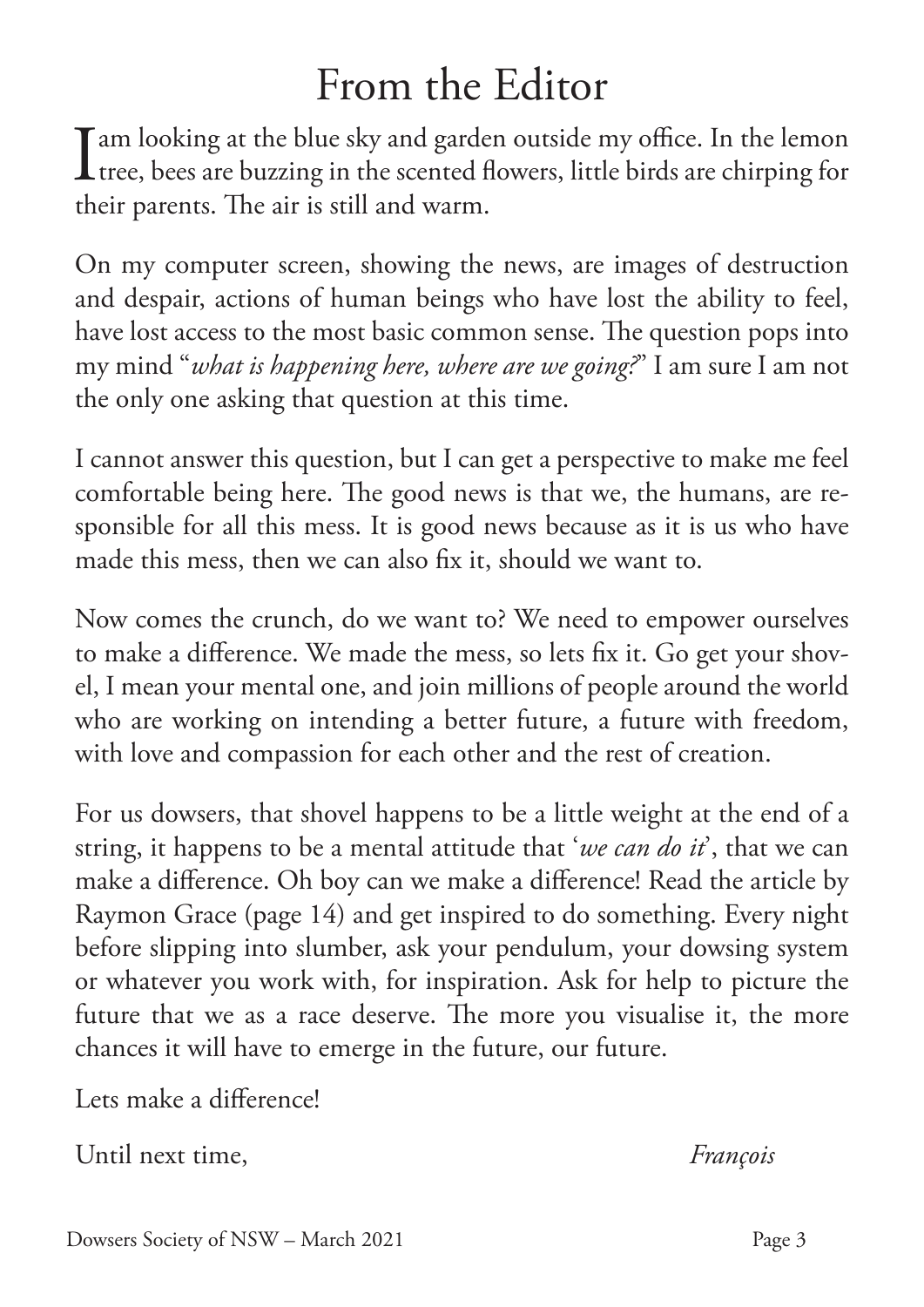## Blue Mountains Dowsers News

The next meeting of the Blue Mountains Dowsers is scheduled for<br>Sunday 11th April, 2021, 2:00 pm at the Lawson Mid Mountains Sunday 11th April, 2021, 2:00 pm at the Lawson Mid Mountains Neighbourhood Centre, 9 New Street, Lawson. Below are the presenters.

# A Sound Healing Session

- With Elise Kovacs and Tim Lassig -

Sound healing is an ancient prac-<br>tice that has been used for thou- $\bigcup$  tice that has been used for thousands of years by many Indigenous peoples, connecting them to the true expansive nature of themselves, allowing healing and transformation to occur within their lives and communities.



Sound healing gives you the opportunity to see things differently. It allows you to connect into the highest version of yourself, the truest version of who you are! This process invites you to be honest with yourself and take back the power that you may have given away to other people or situations.

Sound healing is an empowering tool that helps you to overcome fear and step into your full power where personal transformation occurs!

For the most expansive and effective experience of this powerful healing, you are encouraged to absorb this personal transformation from the floor. If you would like to lie down on the floor for this presentation, please bring along a yoga mat/cushion for comfort. Chairs will of course be on hand/available.

For more information go to www.source88.com.au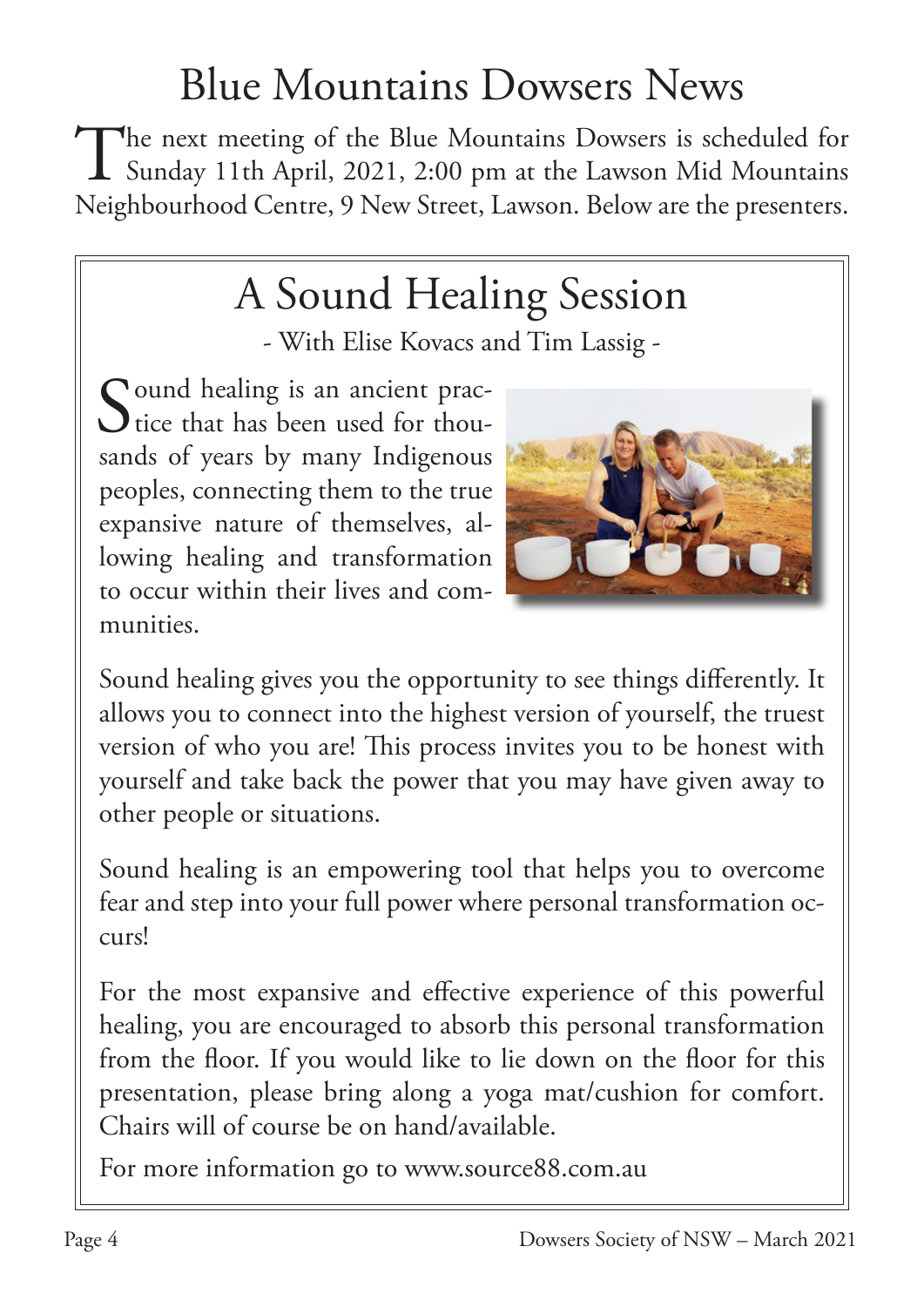# Creating Healing Pods

*Reprinted from the Dowsing Society of Victoria Inc. Thanks to DSV Bev Ellison for this item by Sandy Brightman from August 2017.*

A Healing Pod is a collection of vibrational objects specifically assem-Thled and imbued with energy to promote healing and wellbeing. They can be created for yourself or another person. Your intention and loving energy are the healing mechanisms, with the objects serving as a material focus to hold and enhance these energies.

When someone you know is ill and you want to help them get better, sending loving thoughts, prayers, healing energy and blessings, all aid the healing process on a vibrational level. Imbuing objects with these healing vibrations sets up an ongoing connection, supplying your loved ones with continual healing energy. When you look at the healing pod you have created, you top up the energy on a regular basis.

How do you know what energy to send, what objects to use, how much and for how long? You can do no wrong when you have a pure intention to help and to send unconditional love. If your intention is to ignore their free will, to judge and control, because you want the person to heal, it's best not to create a healing pod!

### **Making a connection**

When making these healing pods it is easiest to use a photo of the person, preferably one from when they were well. Often referred to as a 'witness' for distant healing and radionics, a strand of hair, drop of blood or even a signature can also be used.



According to quantum physics, a separated part

still resonates with the whole, therefore sending healing vibrations to a '*witness*' will send the vibrations to the whole person.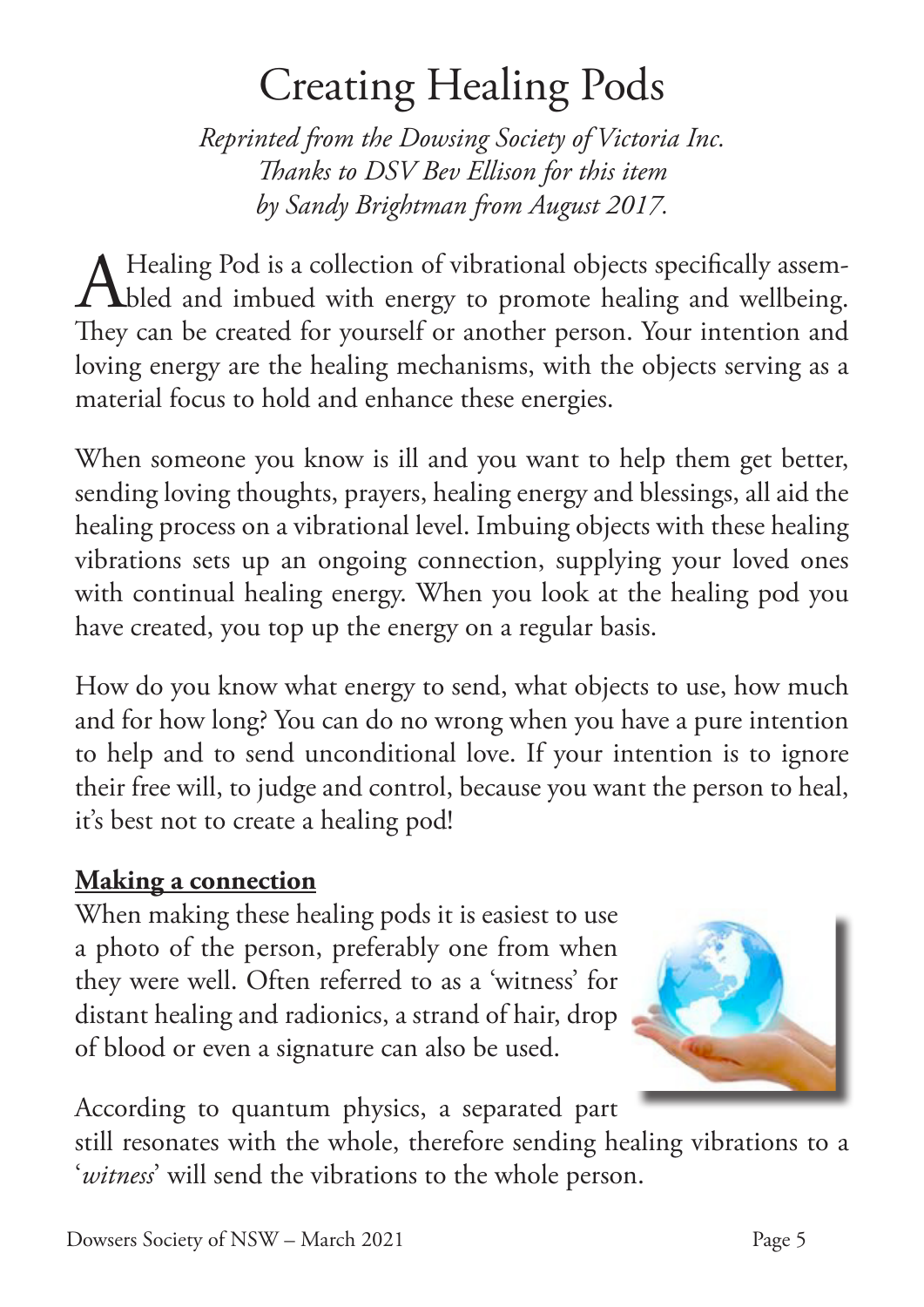### **Setting your intent**

- To send loving energy to a certain person.
- For their higher self to regulate what is required. (It is always their choice to accept the energy or not, even on a subtle level. 'Free will' must always be honoured.)
- Release any judgements. (e.g. of your abilities or their choice of illness) and outcomes
- Work for the 'highest good for all' concept.

I often say something like, "*I send this loving energy to -Name- for their higher self to regulate and use as they see fit. I honour your free will and release all judgements. This love is sent for the highest good of all. This or something better, thy will be done. So be it.*"

I once placed a photo of a man suffering from gout, with an orange film over the top, in a sunlit window. My intent was for the orange energy to help ease the gout, however I didn't add "*for the greatest good of all*". The man's wife asked me to take the photo down as the orange stimulated his sex drive a little too much for her liking!

Using the "*highest good for all*" and "*this or something better*" concepts, allows you to let go of perceived outcomes.

It is important to be specific in your intent to send unconditional love, however, you do not have to be specific for the illness – allow for the person's higher self to use the energy as it wishes. One man suffering from cancer used the loving energy only to help with the pain.

On a higher level he had chosen to die of cancer for his own spiritual reasons, even though consciously he wanted to stay. It is not our place to judge or even understand another person's journey, but we can send love and honour their right to choose.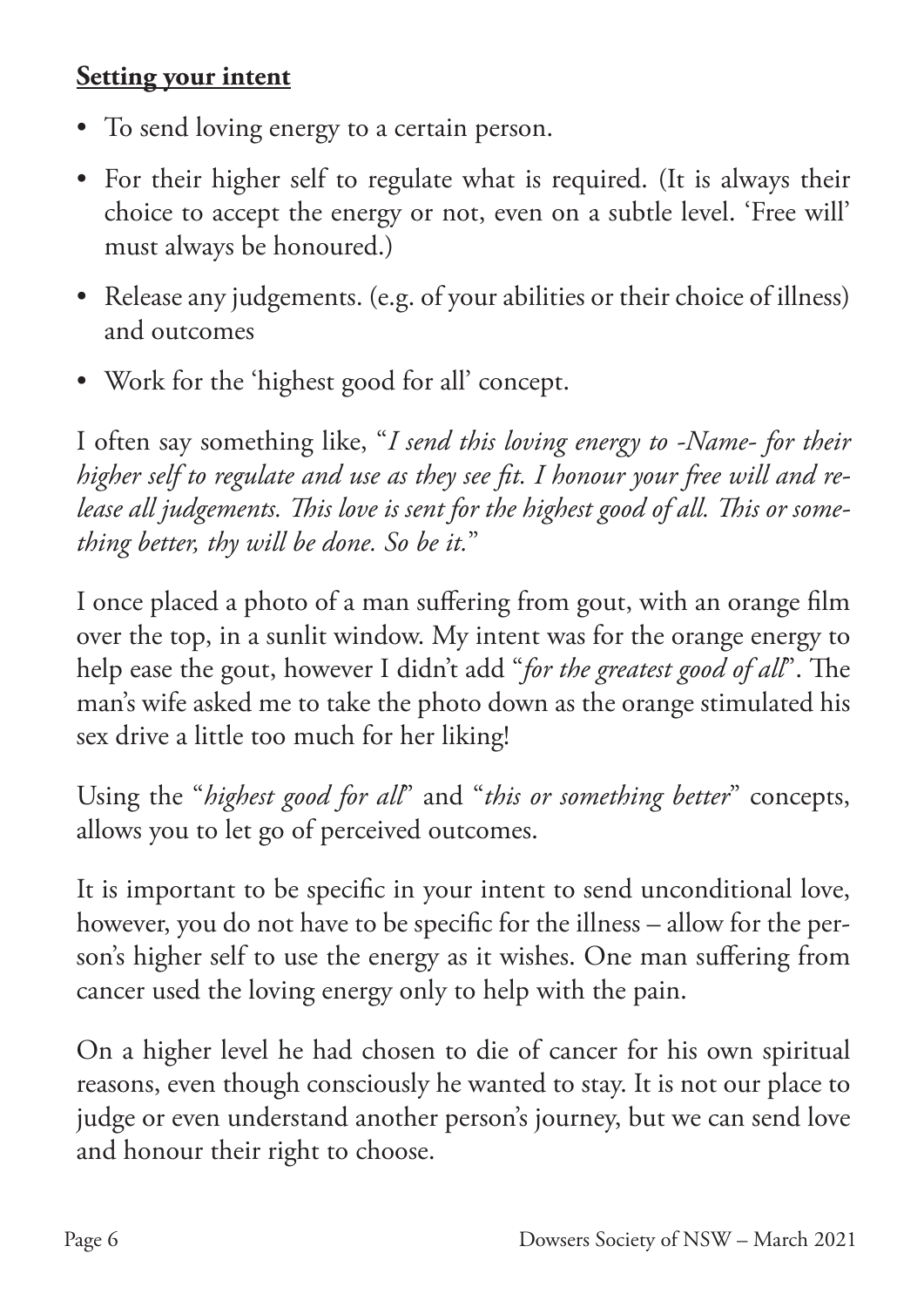### **Selecting Objects**

Place the photo in a container, e.g. a box or a bowl or on a healing cushion. Then choose objects to enhance the healing experience. These objects can hold their own vibration energy and be programmed, such as crystals or water, symbolic, such as a Buddha or dragon statue – or have a healing quality, such as flower remedies, sound essences, vitamins, tissue salts etc.

Words, printed symbols and colours can also be added. I suggest using approximately one to five objects.





The Maiyurma Reiki Symbol for unconditional, everlasting love.

Use your intuition to select the objects, or whatever feels 'right' to you (or is indicated by your dowsing). Release any doubts in your abilities, as there are no wrong selections when you are allowing a higher self to accept the sent energy. If the person does not want the energy of the rose essential oil you have selected, they will not receive it.

However, this does not mean throwing everything onto the photo, as choosing and imbuing specific objects helps you focus your loving, healing energy. You do not have to know the recognised uses of objects, e.g. blue of communication, Vitamin B for stamina or colloidal silver for infection. If your intuition or dowsing has selected an object, there is a reason, which may not be known.

Dowsing with L-rods or a pendulum is very helpful when selecting objects or remedies. If you are making Healing Pods on a regular basis, it is helpful to have a list of your objects to simply dowse over.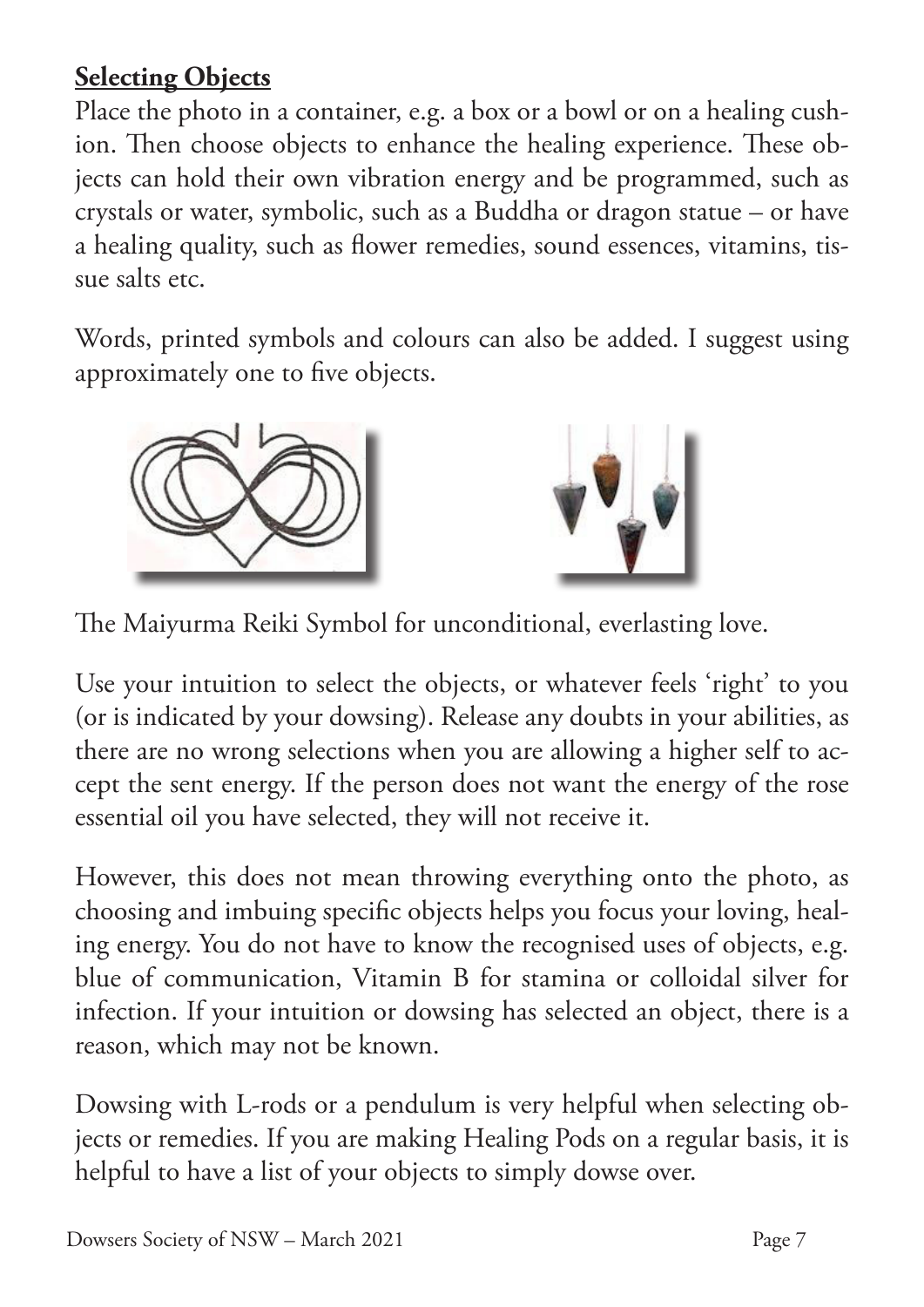Alternatively, you can also place your objects in a row, close your eyes and pass your hand (palm down) over each object for a few seconds. You may feel an urge to pick something up or the temperature of your hand may change over desired objects.

To imbue a crystal with loving energy, firstly blow three short, sharp breaths into the crystal with the intent of clearing the crystal of any prior programming. Then hold the crystal, visualising loving energy entering into it. Ask the crystal to help amplify the energy of your healing pod. To imbue water; place some water in a little jar and repeat the process as for a crystal. Write the words '*love*', '*joy*' or '*gratitude*' on the jar, or add a symbol such as the flower or tree of life.





We are working with vibrational energies, therefore if you do not physically have an object you wish to use, e.g. Quin Yin statue or Vitamin D capsules, you can use a photo of these objects.

### **Sending the healing**

Once you have placed the photo and items together, find a quiet space and a few minutes of uninterrupted time to send the healing. Relax your body, clear your mind, take a few deep breaths and feel the loving energy entering your heart.

Place your hands over the healing pod and set your intent (see above). Concentrate on the person in the photo, visualising loving energy flow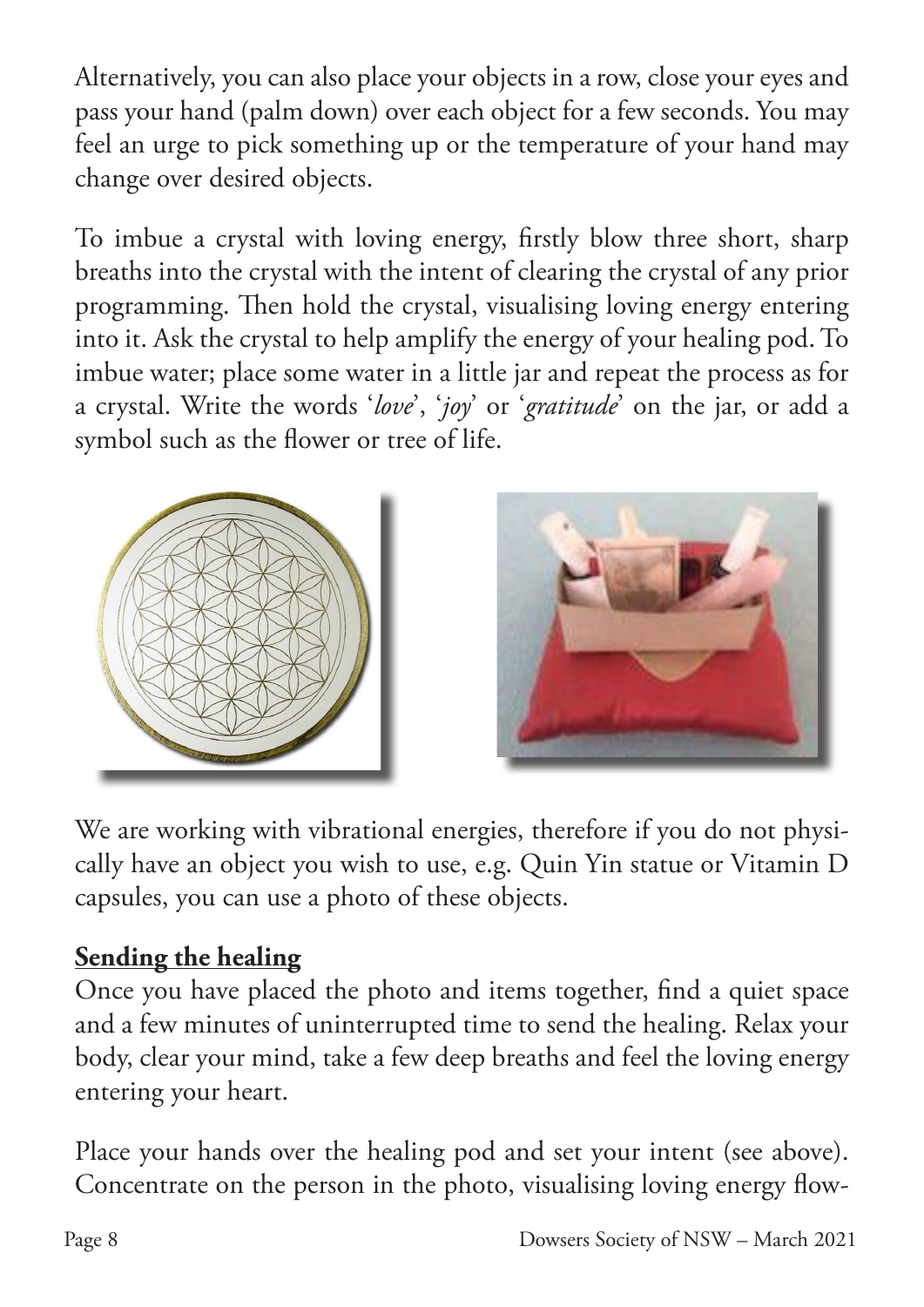ing into the objects and the photo from the universe. Sit with this process until your intuition tells '*enough*' (your hands may change temperature while channelling the energy). Thank the person for the privilege to send them love and thank the healing pod for assisting you. The vibration of '*gratitude*' is very powerful. [As is taught when using Reiki and Sekh'm, Ed.]

When visualising and sending the loving energy, you use energy from the universe, not your own. You can be the channel, e.g. visualise loving energy from the universe coming through the top of your head and pouring out to the healing pod via your heart chakra or hands. Being a conduit allows you to also benefit from this universal energy without depleting your own energy system.

Place the healing pod somewhere you will see it on a regular basis. Have the intent that every time you look at the healing pod your original healing is being amplified or recharged. Keep the healing pod active for as long as you feel the energy flowing. Once your intuition has told you 'enough', thank the person again and the objects. Blow three short, sharp breaths into the pod with the intent to clear any programming and put all your objects away ready for next time.

### **Other uses**

Healing pods can be used for people, pets, situations, plants, homes, work places – basically anything you want to send love to. On a vibrational level, time is not a barrier to healing. Therefore you can send a healing to yourself as a child or to a future event, such as an operation or job interview.

In the past I've prepared a healing pod to sit on my desk for a person who is uncertain about future career prospects. I included a magnet to attract opportunities, a passion gem essence, wild oat Bach flower essence and a pointed haematite crystal with the intent of clearing the fog, giving clarity, finding a passion, being alert to opportunities and having the energy to act when necessary.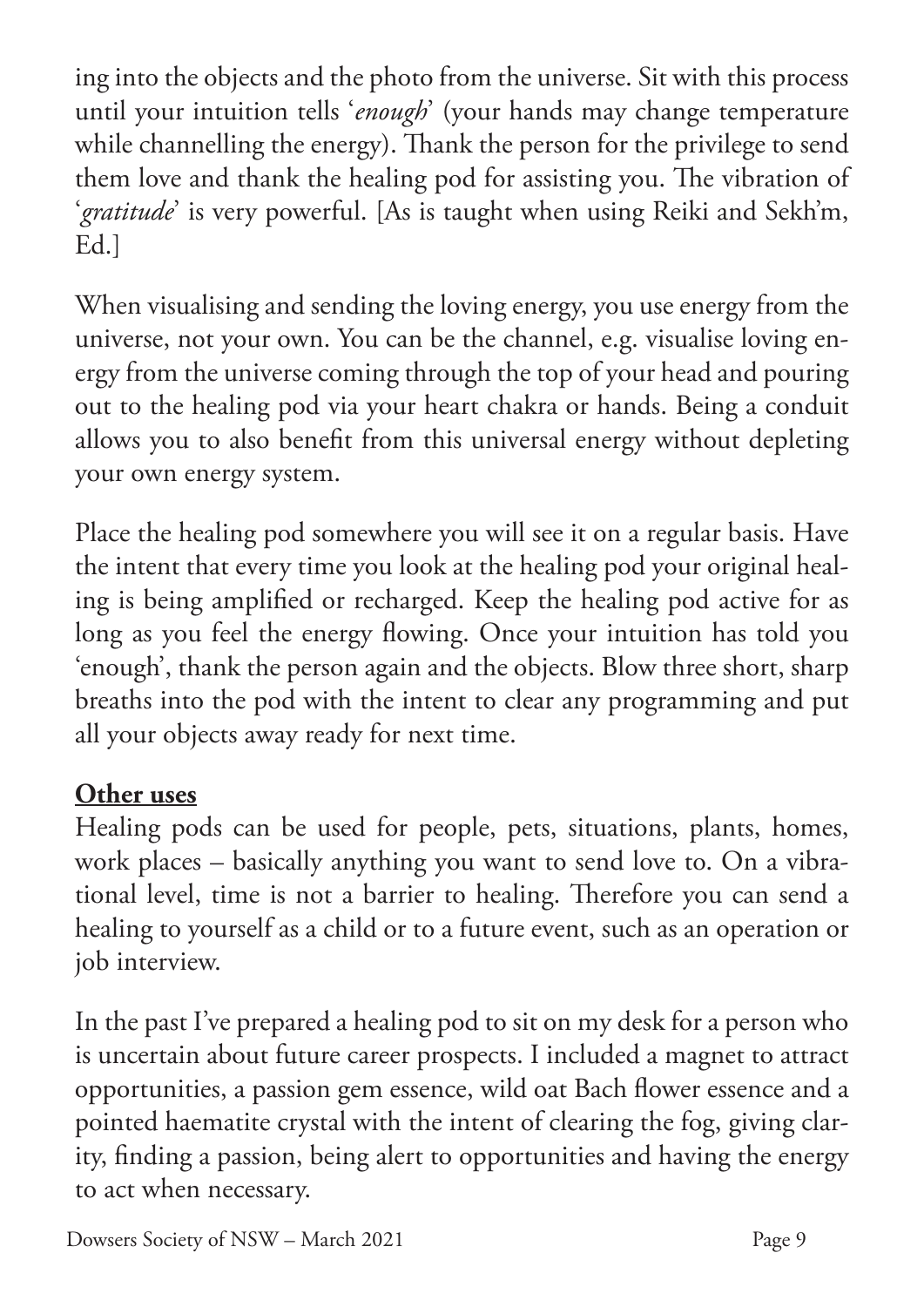Another I prepared was a large quartz crystal sitting on a photo of a house coming up for auction. The intent was not to influence anyone in anyway, or even for success of buying the house. The intent was to clear any possible negative energy impediments on behalf of the buyer, so that if the house is '*meant to be*' theirs, it will be.

Impediments could include fear of failure, fear or success, fear of committing to a mortgage, fear of auctions or fear of public speaking. As a healer, I do not need to know in order to send unconditional love for the highest good of all.

### **I have also used healing pods for the following**:

- Blessing for weddings
- Focusing the mind to make important decisions
- Allowing opportunities to be recognised and acted on
- Clearing negative energy from homes
- To bring water to a drought ridden farm
- Protection while travelling
- Release of childhood hurts
- Release of past life connections
- For optimal success with medical operations
- Manifesting
- Success for selling and buying properties

When your intent is to send unconditional love for the highest good of all, then anything is possible.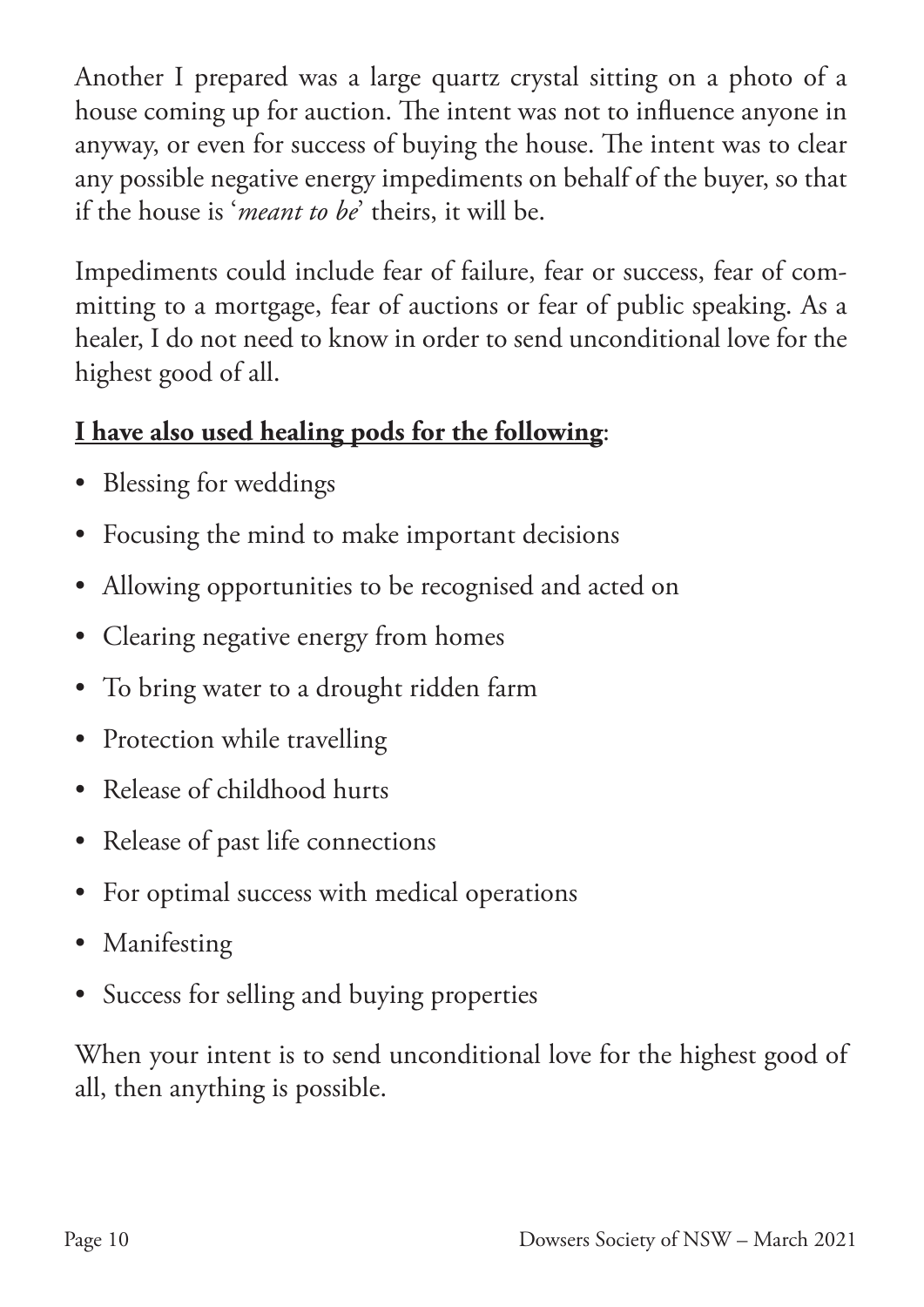# The Mystery of the Coiled Palms

*By Alanna Moore, 1999 Reprinted from the British Society of Dowsers, August 2020*

**I** first heard about the mysterious coiled palms in north Queensland, in the newsletter of the Australian Plants Society study group. No one the newsletter of the Australian Plants Society study group. No one could explain the botanical phenomena; for years I was itching to see them and dowse the site, which was several thousand kilometres from home.



I was familiar with some effects on plants of exposure to various energies and I had seen the corkscrew-twisted palm on the cover of Australian dowser Harold W. Tietze's book, 'Pollution Solutions' (originally published as 'Earthrays and Man Made Pollution'). Palms are apparently particularly susceptible to strong energies. Tietze said that he had dowsed three energy lines crossing the trunk of that palm, suggesting that the irritating effects of this had caused the palm to spiral upwards.

I finally got the chance to see the coiled palms in August 1999, when teaching dowsing courses in north Queensland. I headed there with a friend, going east from Yeppoon towards the coast. Approaching the village of Causeway, just before the south side of the Causeway Bridge, we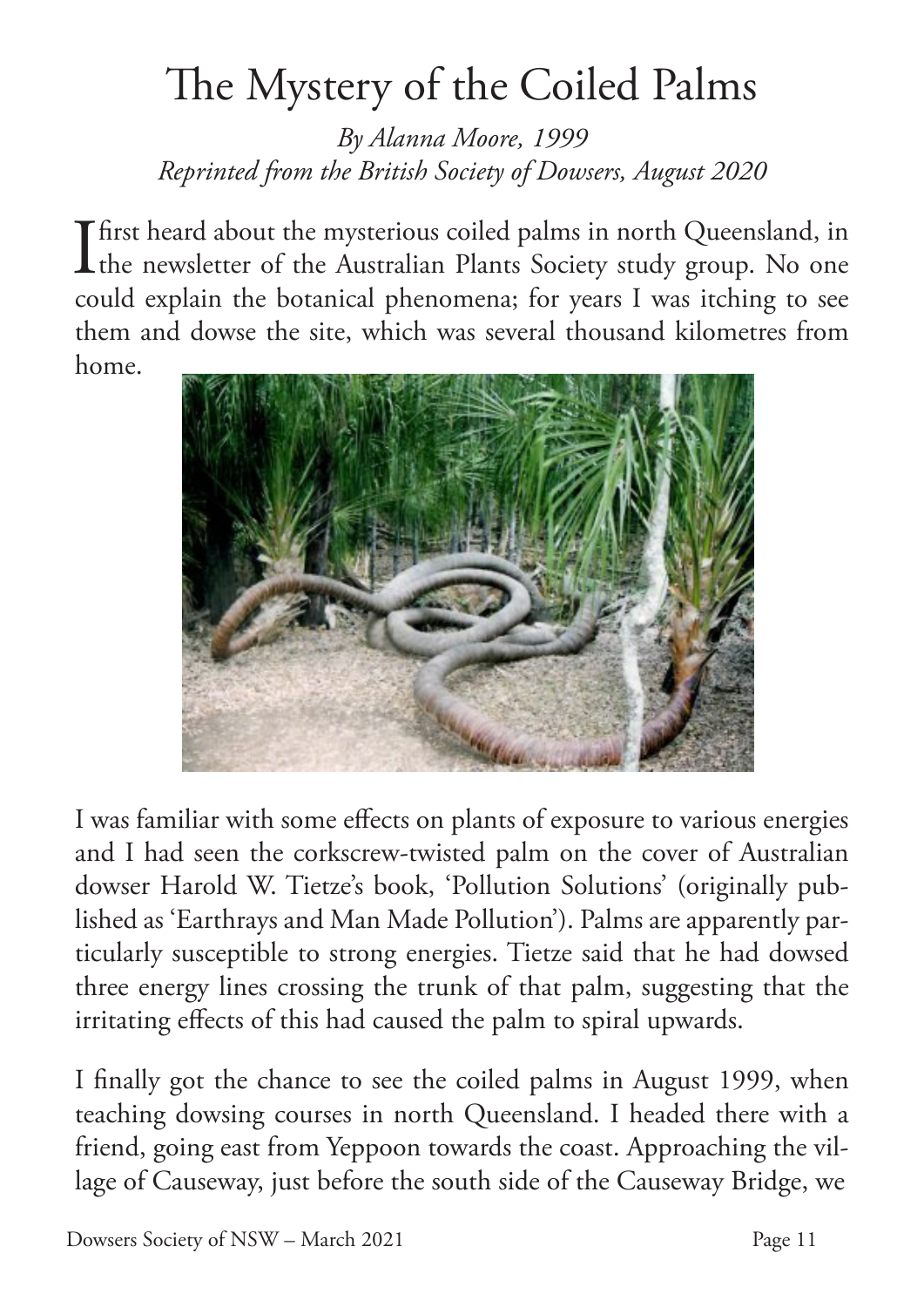turned into the Cool Waters Caravan Park, situated on Causeway Lake; the lake is connected to the sea and has tidal inflows. We wondered how to find the coiled palms when we were in the visitor's car park, which is on the edge of the tropical palm forest beside the lake.

I had just got out my pendulum to find directions, when a man appeared who asked if we needed help. He put us right and we dived into the forest, where there was a network of walking tracks. The forest was swampy, and the vegetation dominated by tall, straight-trunked Livistona palm trees. We found a sign pointing the way to the 'Coiled Palms', after we had passed the '*Outdoor Chapel*' (a few benches), then we found what we were looking for.

We gasped in astonishment at the sight of them. A pair of palm trees lay coiling on the ground, looking like a tangle of pythons, more animal than vegetable.

Nearby, the other palms grew perfectly straight and normal. No wonder no one had been able to give an explanation. It was just too strange!

Dowsing the environmental energies soon gave some answers. My pendulum responded to a powerful energy vortex located in the centre of the two palm's double coils. A powerful Dragon Line emerged from the geovortex. The palms were floored by the energy! They looked healthy enough, but were incapable of growing vertically. It certainly felt like a site of power and probably once held Aboriginal Dreaming significance.

We felt uplifted by the energies and could have spent some happy hours investigating but for the ferocious mosquitoes that plagued us. Later, walking down the '*Cathedral Walk*', we found tidal inlets with more Livistona palms growing bent or floppily, plus another one with a perfect coil. Once again, these existed side by side with naturally straight palms.

Dowsing revealed that every bent palm was located directly over a line of underground water flowing beneath it. None of the straight trunked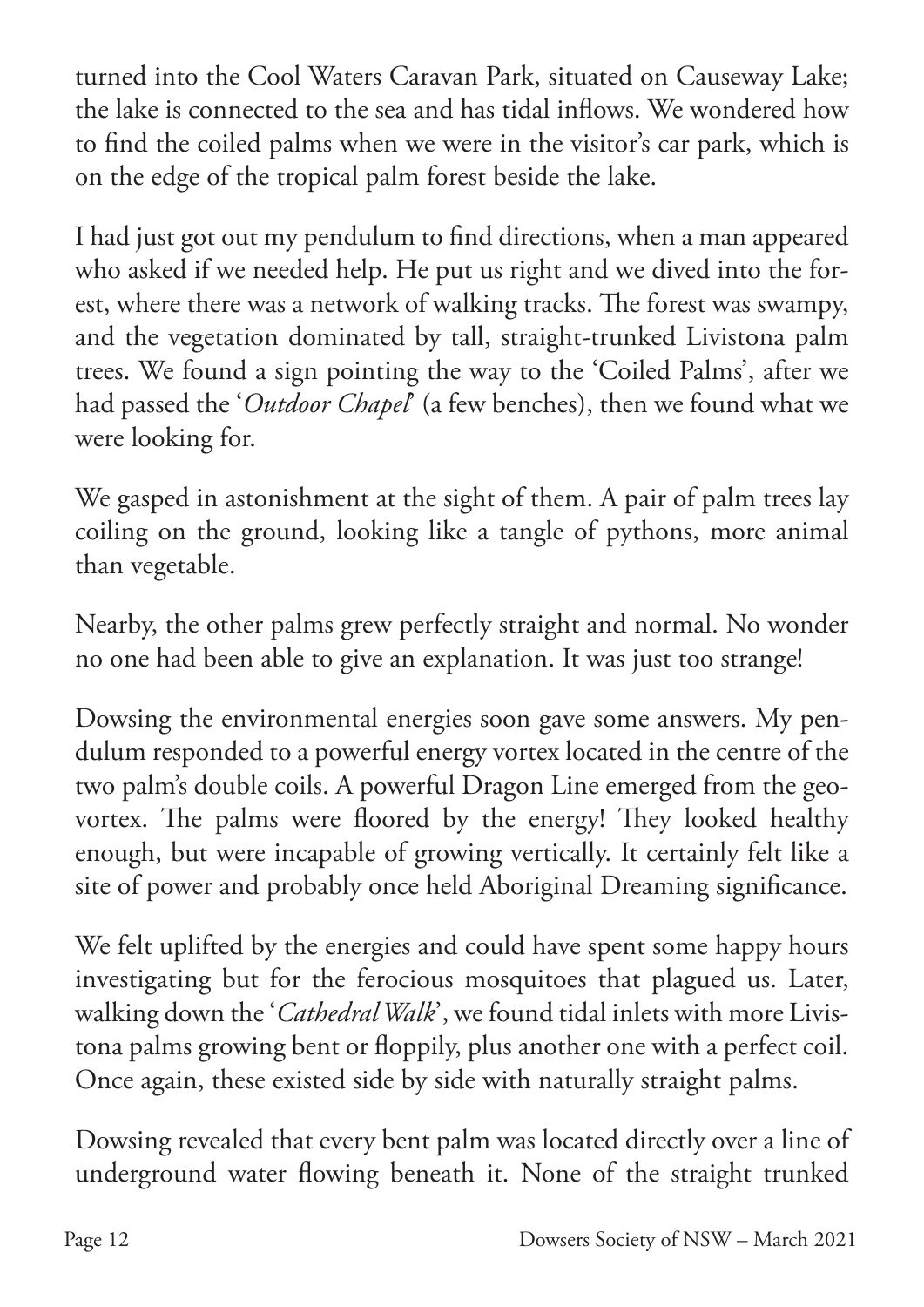Livistonas were located over water lines.

### **The Rates Method**

After writing this piece for my Geomantica magazine, I did return another time to the coiled palms. That time I was accompanied by a local elderly male dowser, whose name escapes me now. I'll call him Fred, for convenience. We had fun dowsing the palms.

Fred had invented his own version of the Rates Method of dowsing, which was first proposed by Englishman Thomas Charles Lethbridge nearly a century ago.

Fred had worked out for himself that dowsing with certain lengths of pendulum string would get a better response / resonance with particular things.

He had fixed the length for water and gold by tying big knots in the string, to indicate to him where to hold it to find those particular things.



I also find the Rates Method very useful and teach students how to do it, but in a modified manner. Lethbridge sets the rates in concrete, exact lengths, but dowsing is not like that!

I show my students how to discover their own individual string length for something, by asking the pendulum to indicate it. Everyone will get a different length and these lengths will change from day to day. I find that it is the process of doing it that counts.

It is a sort of mini ritual, to help get one focussed and '*in the zone.*'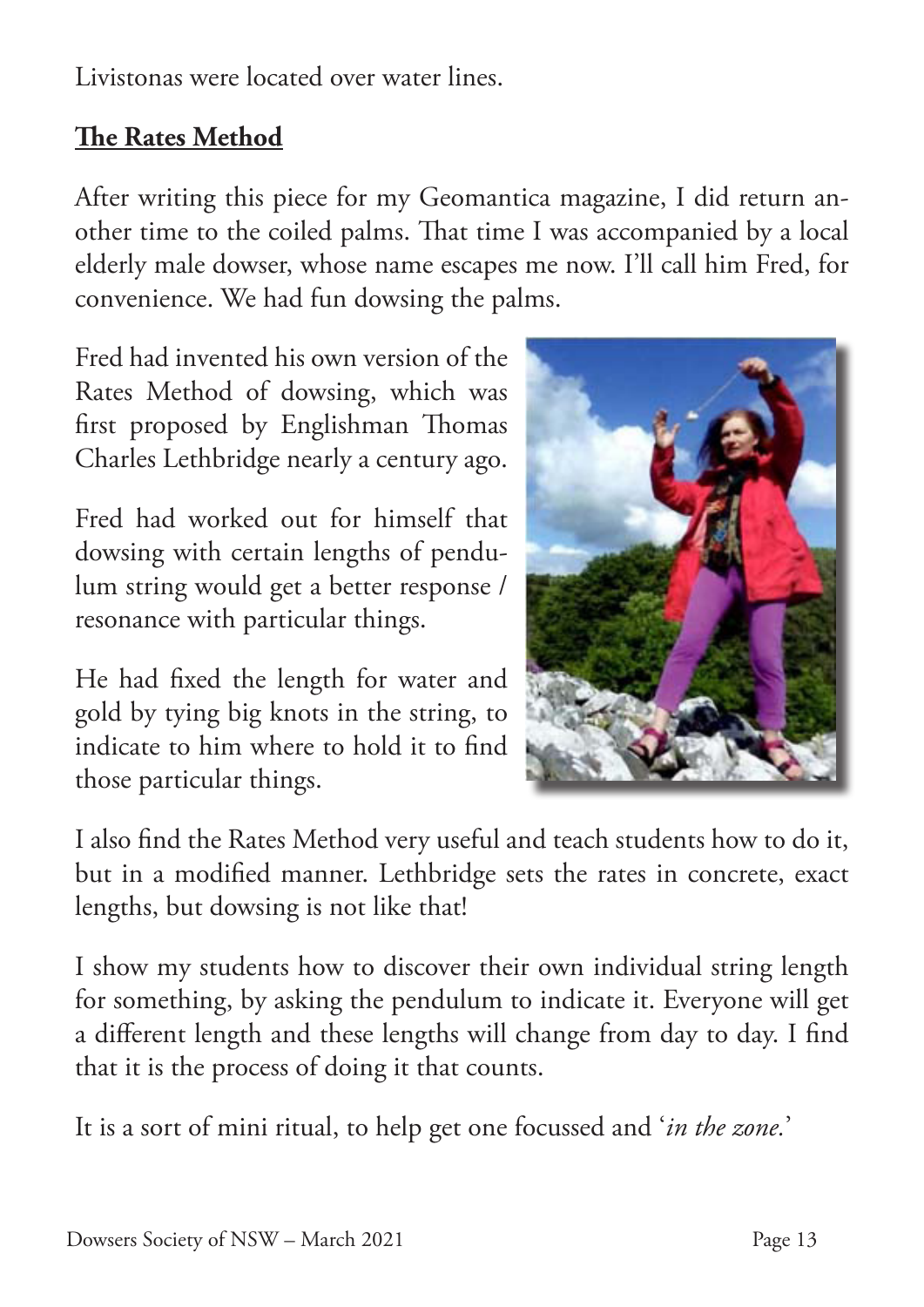# A Note from Raymon Grace

Howdy Folks, if you signed up for my newslet-<br>ter, as well as some of you writing to ask a lot ter, as well as some of you writing to ask a lot of questions, it indicates you want to know what I think. It also indicates you want to improve your life. Have often wondered how this came to be, but thankful for it.

For 35 years I was a bricklayer and construction

foreman building shopping centres. It was an honest way to make a living but the world was no better because I helped build shopping centres. It was just paving over enough land for a small farm and building a building for people to go spend their money, that probably could have been better spent on something else.

Having barely graduated high school and no experience beyond construction work, I pondered what I could possibly do to make a positive shift in the world?

Around that time, I read that only 2% of the water on this planet was fit to drink. April, my daughter, was three years old at the time and I wondered if she and her kids and descendants would have decent water?

I decided to see if there was a way to clean up drinking water. Had NO clue as to where to start, but started with picking up trash from the river that flows through our place. My first attempt was to pick up 13 truckloads of river trash and haul it to the dump. That was a start. Quite a bit later, we started a river cleanup with a local college.

Learned to energize one small glass of water, then a swimming pool, then water flowing from the kitchen faucet.

As of this writing, have cleaned up a small amount of water for a few people on 6 continents. Have a DVD to show people how to do it. It's

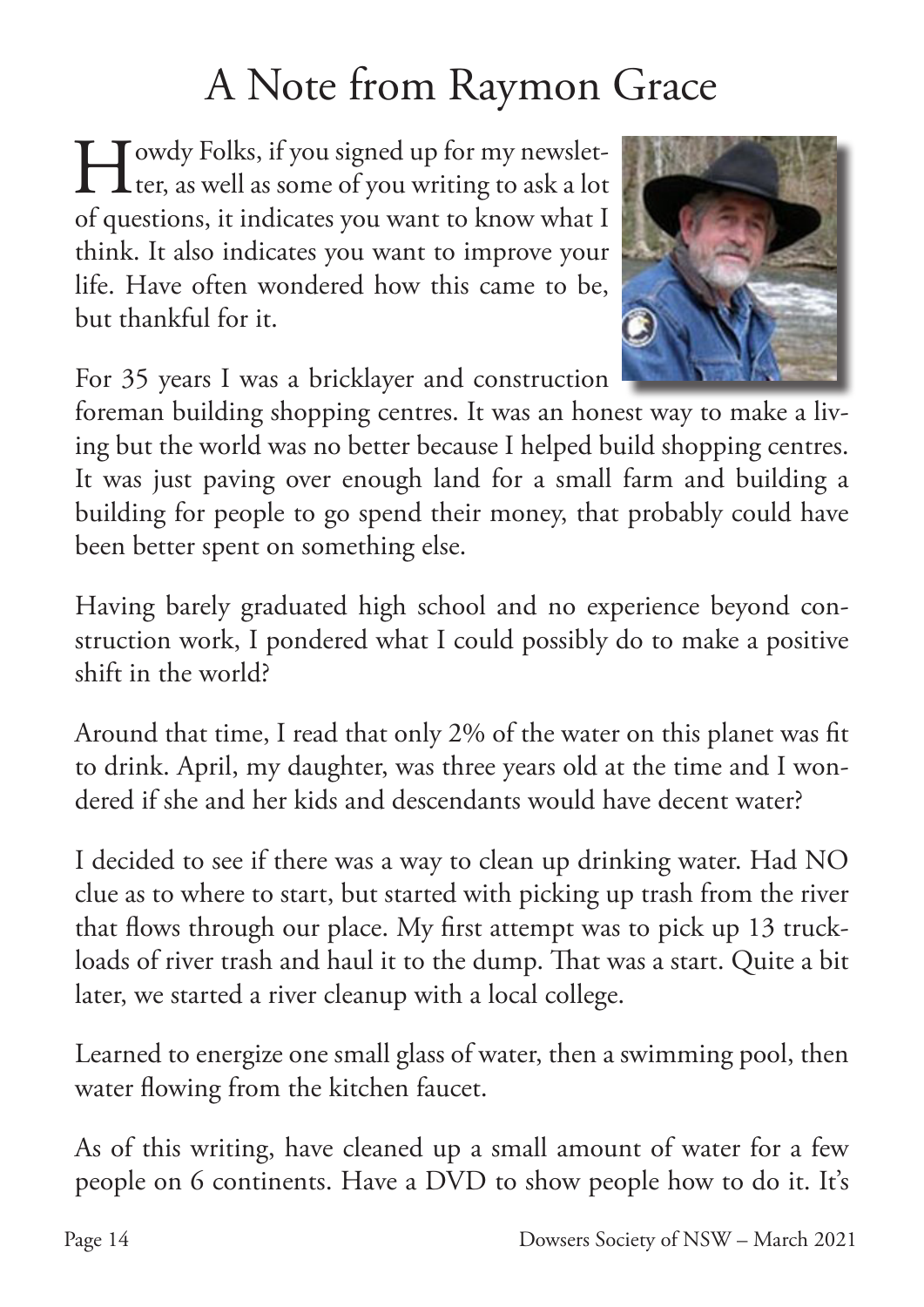named '*Energize Water*.'

My friend Sue, used my recording to clean up a lake that provided water for an entire town. After telling this story on a radio show, someone sent a newspaper article verifying the cleanup~~but the news editor had no idea of how it was done.

As most of you know, my friend Jeff Jones decided he could put all his vitamins and minerals in a glass of water and have no need for food. That was 23 years ago. He not only did it, he gained weight.

It's a good time to say. '*For those who say 'it can't be done'~~~ please be polite and do not disturb those who are doing it*.'

For those of you on my Energy Clearing list, I work on your drinking water every morning and several of you have noticed an improvement. Wish the rest of you would notice it.

People ask, 'How did you know you could do that?' ~~ I didn't. But also didn't know I couldn't.

Here are some suggestions for adding purpose to your life:

**Set a goal:** My first attempt was to pick up river trash and clean up the beach when on vacation.

**Do something:** Even if it's only having an INTENT to add purpose to your life. INTENT will give you ideas.

**Put your idea to work:** winning builds confidence and confidence builds winners.

**Do or say something to make people feel good about themselves**: Picking up other people helps us feel good about ourselves.

**Feel confident going against the tide of public opinion** ~~ For centuries most people knew it was impossible for man to fly. Have read there

Dowsers Society of NSW – March 2021 Page 15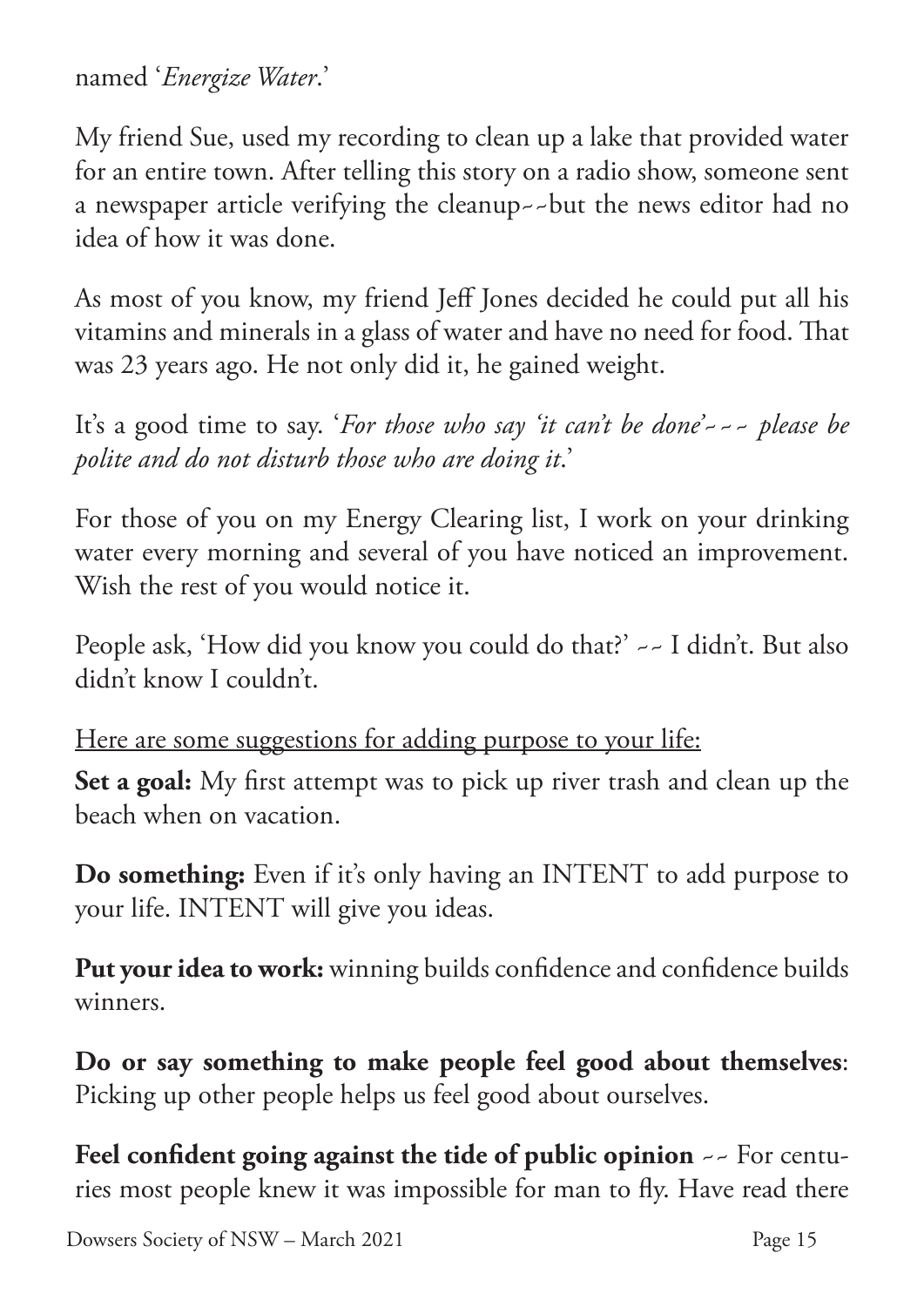were some exceptions, and using various methods, they wound up dead at the bottom of the cliff.

Overall, it was reasonable judgment that man could not fly--- but a couple of fellows with a bicycle shop in North Carolina decided to try ~~and they WON.

In closing, would like to quote Henry Ford. " *Whether you think you can or think you can't~~~YOU ARE RIGHT.*"

~*Raymon*

**Gradual Schauer and Schauer and Schauer and Schauer and Schauer and Schauer and Schauer and Schauer and Schauer** 

## Society News

The current vice-President of our Society, Olga Kosterin, is retiring from our Committee at the March AGM. Olga has been a member of the Society for almost 20 years and has contributed greatly to our current strength and vibrancy.

Olga was Seminar co-ordinator for 3 years and arranged many successful events, which required much time and organisation. She also served as President for 2 years and Vice-President for 3 years. During all these years she has been committed and resourceful, and has encouraged a focus upon dowsing, in its many forms.

The Committee, on behalf of the Society, expresses our gratitude for Olga's service in her many roles, and for the high energy she brought to the Committee.

You will be missed on the Committee Olga, but we wish you well, and look forward to meeting up with you at our regular Sunday meetings.

With thanks, Committee of DSNSW Inc.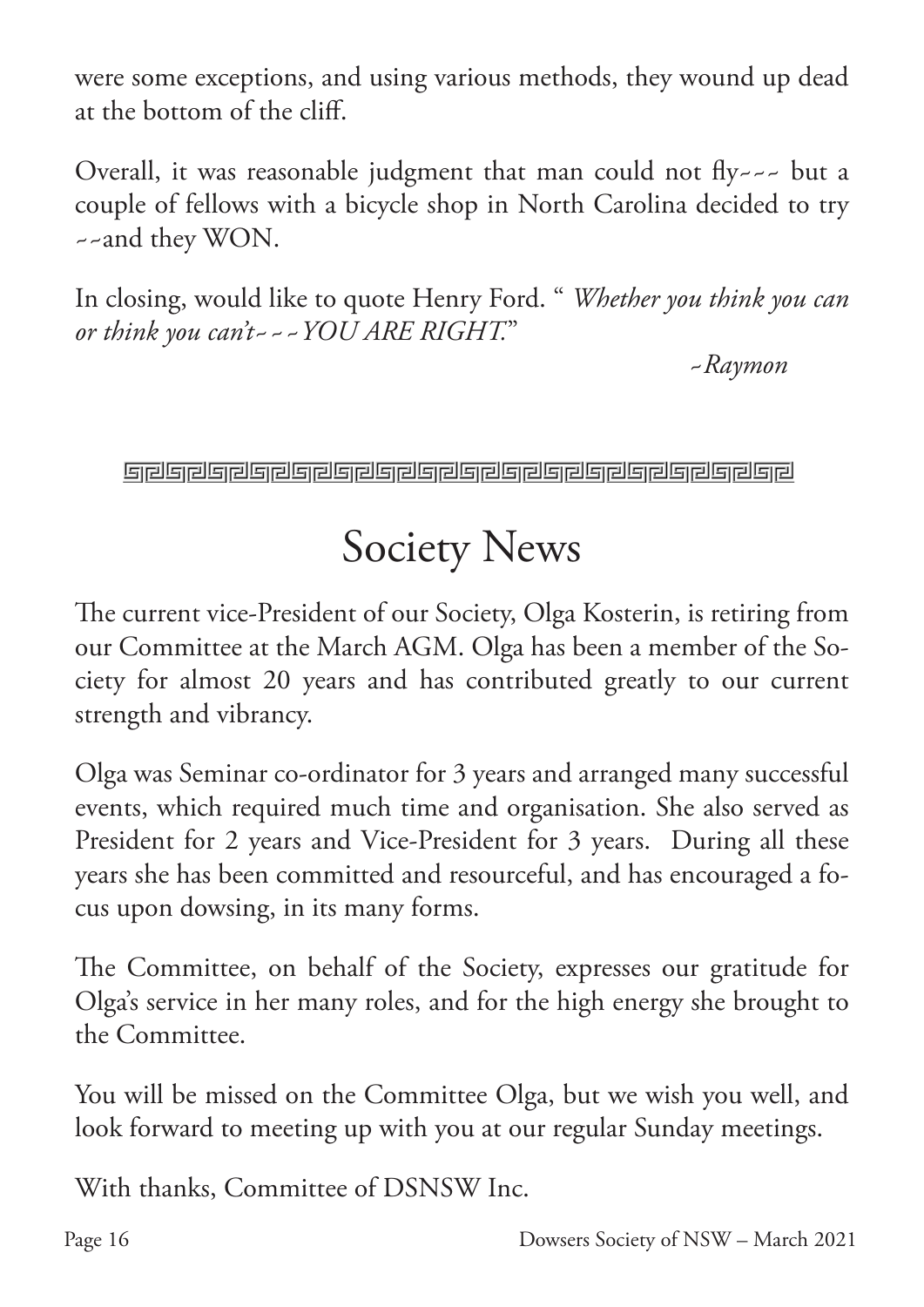# Calm in the Centre of the Storm

*February 7, 2021 ~ Admin Reprinted from https://www.shiftfrequency.com*

Take a long breath in. Now let it out<br>very, very slowly – as if you are a very, very slowly – as if you are a balloon slowly deflating. Do this once again. Breathe in. Exhale very slowly allowing your body to simply release the air.



Now, pick up something around you. It can be anything, a pen, a pencil, a glass of water. Just pick it up, and examine it carefully. Notice its colour and texture. How does it feel in your hands? Is it heavy or light? Just be with this thing and really examine it.

In this simple exercise you take charge of your inner reality. You become intensely present. You chose to flow love forth from within. You become for a few seconds, rooted in the present, and when you do, you become the peaceful, calm eye at the centre of the storm. While chaos whirls around you, you can feel centred, grounded, clear, and calm.

This is extremely useful in a world where many are trying to convince you that things are going terribly. Covid-19 is running rampant. Disagreements are at fever pitch. Friends, family, or co-workers have strong biases and suddenly don't feel you belong in their lives. You feel stuck, stir-crazy, unclear… Breathe. If you've never tried the magic of your breathing, or if you feel pushed and pulled and buffeted by life and the choices of others, then take charge of your reality, if only for a minute or two. Breathe. Flow love. Breathe.

No matter what is going on around you, you are the only one who can ever control your own energy field. The world can trigger you, influence you, push you, and pull you. Others can worship or attack you. None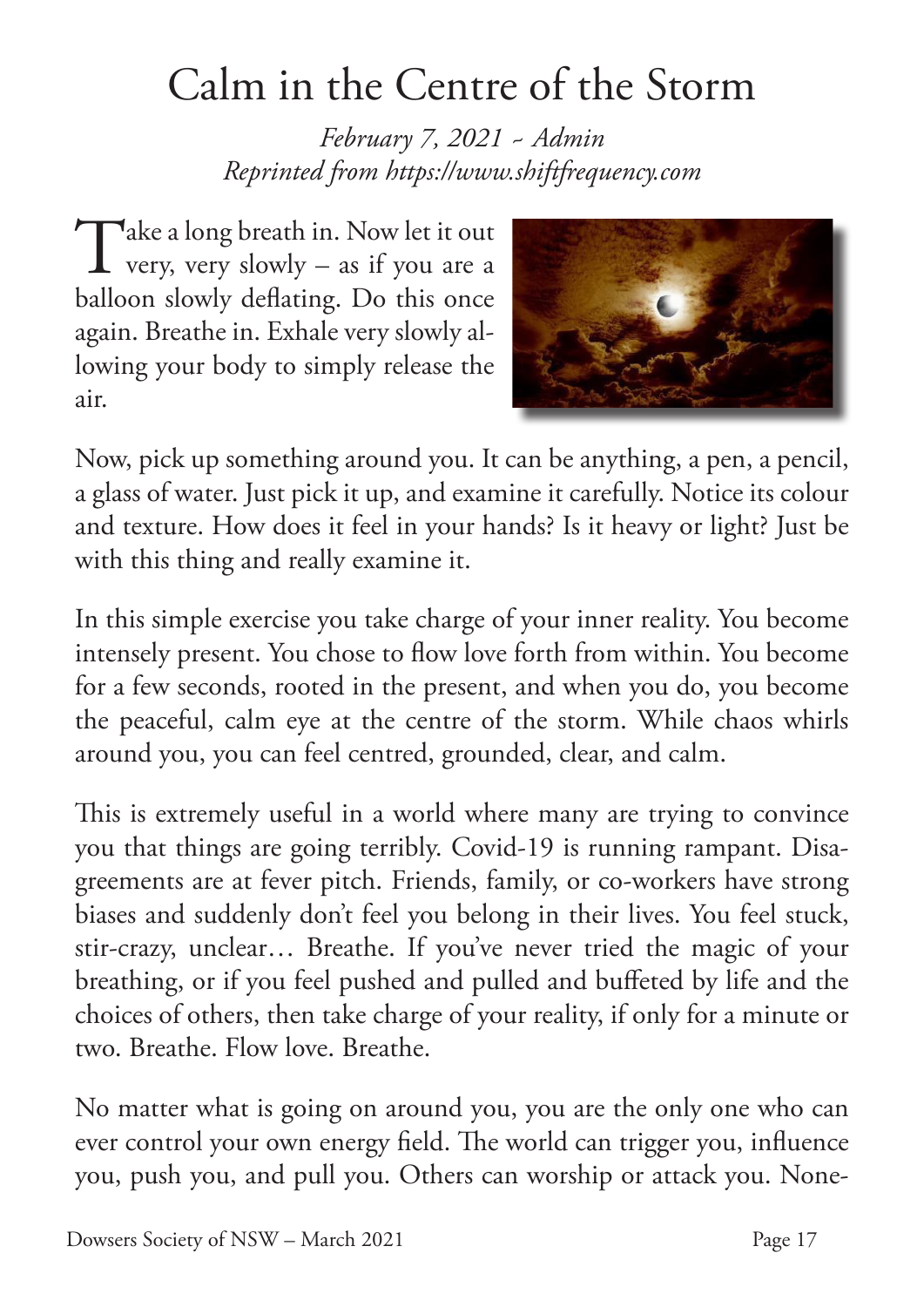theless, you and only you control your energy field. It is not your fault that so many of you still believe you are controlled by the external world.

You have not been taught that your energy attracts your reality. Now, however, you are learning to start taking charge of your inner reality, your thoughts, and therefore your own personal field that will attract your own personal reality.

Try it this week when something stresses you and you feel you are not in control. Perhaps you honestly can't control the 3D world. But you can breathe. You can control your vibration. And in that simple act, wherein you decided to be in charge of your inner reality, suddenly you find yourself at the calm, clear, centre of the storms around you.

God Bless You! We love you so very much.

**Greigreiche Greigreiche Greiferer Ereignehen Ereignehen** 

# The Strange Case of the Portal to the Light

*By Barry Goldring British Society of Dowsers - August 2020*

Thad been experiencing a lot of entities entering my house of late; typi-**L** cally, three or four a week. While this was quick and easy to remedy each time - I just ask the angels to send them to the light - it was getting a bit tedious. I remembered that Christopher Strong had given a talk to the Slimbridge Dowsers in which he had mentioned setting up a channel to the light. So, I tried to do this but it did not work!

The first try was in the porch; the second was inside the side door. I then wondered whether the portal was big enough, so I reset the first one, but made it twice as big. Still no luck!

I remembered Chris telling of a man for who he had set up a portal. The man had put a notice in his front window inviting entities to use his por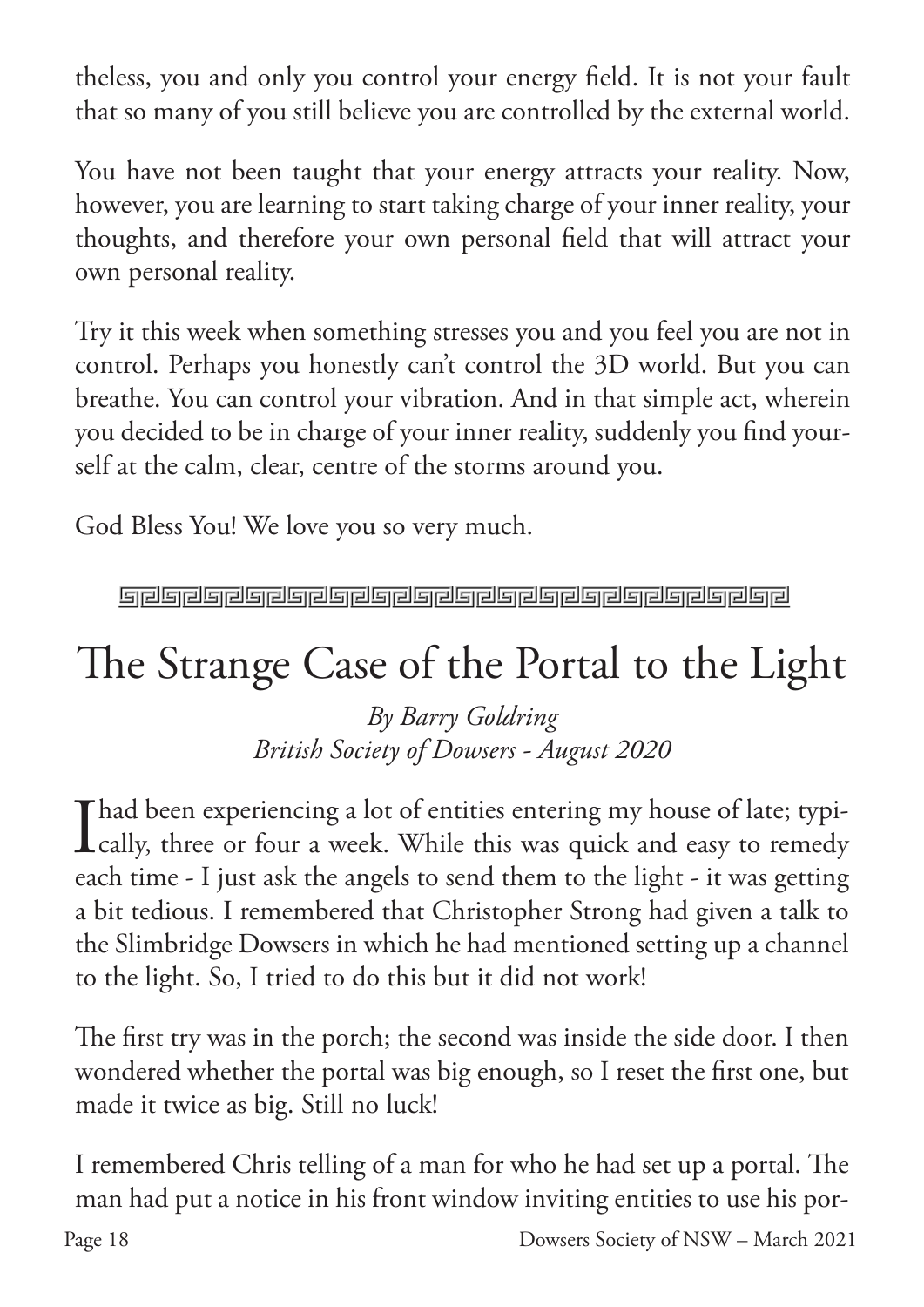tal. While this seemed rather nonsensical, it was worth a try. So, I made a small notice with an arrow pointing upwards, saying 'Portal to the Light', and put it in the porch (where my neighbours could not see it). To my amazement it worked! No entities in several weeks.

A therapist friend was also having trouble with entities, brought in inadvertently by clients and left behind when they departed. I offered to set up a 'portal to the light' in her house, but we thought a 'portal to the light' notice in her porch might discomfit some of her clients. So, I used dowsing to help me generate a symbol that would have the same effect (see photo).



It is simply a circle with at least seven radial rays (I used nine) and a nominal arrow beneath pointing upwards. The symbol is about six inches (150 mm) high. She phoned me a few days after installation, to say she had another entity in the house. However, when I enquired where the symbol was, it had fallen on the floor, and was therefore pointing horizontally. It is now up-right and there have been no more entities for several weeks; so, it looks as if the system is working for her as well.

I have since found that the written 'Portal to the Light' will send ALL entities to the light, including those that have already passed over and are simply returning to visit loved ones. The 'symbol' only works on entities that have not yet passed over to the other side.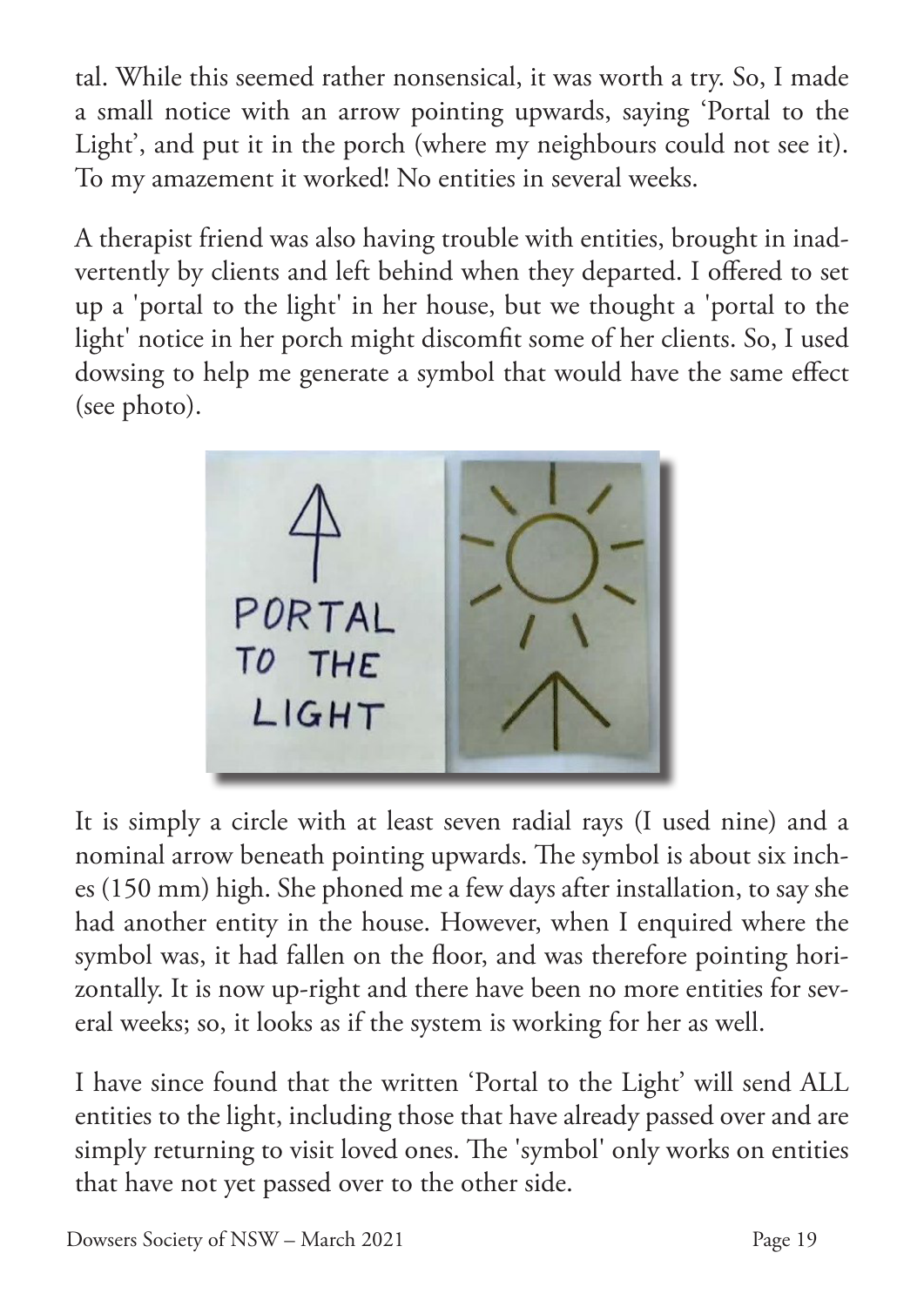# Shamanic Journeying Morning Seminar

- With Kevin Parker -

Chamanic Practitioner, Kevin Parker, will share some basic Shamanic Journeying techniques with participants in this experiential workshop. With appropriate background provided, participants will undertake two Shamanic Journeys, the first to meet a Power Animal with whom they can work, the second a personal healing journey working with their Power Animal ally.

### **What to Bring**

- A yoga mat or something suitable to lay down on (those with mobility issues are welcome to sit-up in a chair)
- An eye mask or covering (for example a bandana) to keep out light
- A light rug or covering to stay warm
- A water bottle to stay hydrated
- Some healthy snacks for 15 min break between sessions

Please bring a notebook and pens to take notes if desired. This workshop training is conducted in the '*oral*' tradition and no electronic recordings are permitted. Consider abstaining from alcohol on the night before the workshop as a shamanic journey experience is enhanced by heightened sensory perception.

### **When**

Sunday 18th April 2021, Arrive 9.30 for 10.00 start, finish 12.30. Followed after lunch by our normal afternoon meeting.

### **Where**

Our normal Community Hall, 44 Gladesville Road, Hunters Hill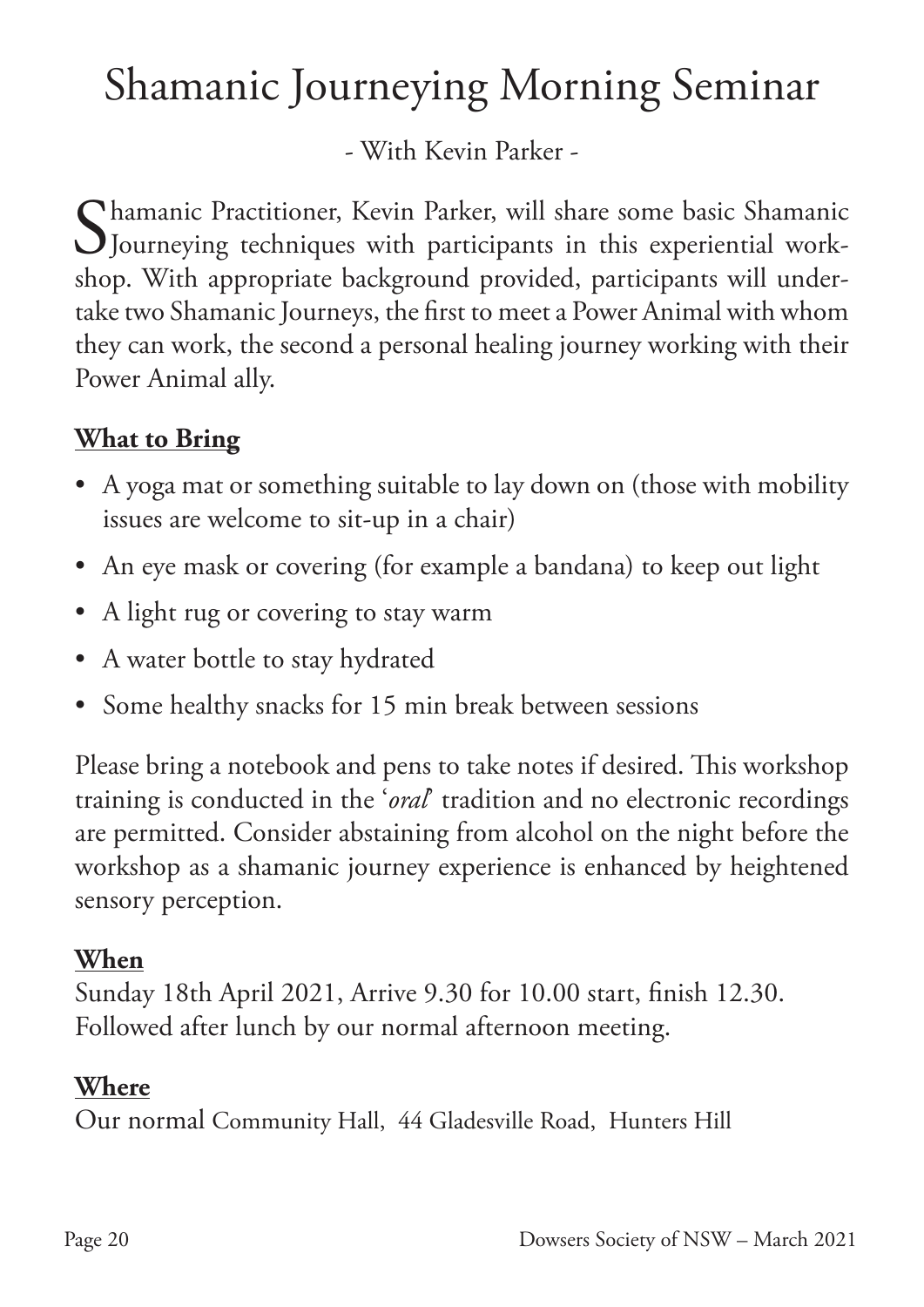|                 | $\mathbf{I}$                           | Morning Dowsing Seminar<br>Introduction to Shamanic Journeying - |                                    | Page 21                             |
|-----------------|----------------------------------------|------------------------------------------------------------------|------------------------------------|-------------------------------------|
|                 |                                        | Registration For                                                 |                                    |                                     |
|                 | I would like to register for the Morni | on Sunday 18th April 2021 with                                   | ng Dowsing Seminar<br>Kevin Parker |                                     |
| Title:          | First name:                            |                                                                  | Surname:                           |                                     |
| Address line 1: |                                        |                                                                  |                                    |                                     |
| Address line 2: |                                        |                                                                  |                                    |                                     |
| Suburb:         |                                        | State:                                                           | Postcode:                          |                                     |
| Telephone:      |                                        | Mobile:                                                          |                                    |                                     |
| Email:          |                                        |                                                                  |                                    |                                     |
|                 | See Payment details overleaf           |                                                                  |                                    | Dowsers Society of NSW - March 2021 |
|                 |                                        |                                                                  |                                    |                                     |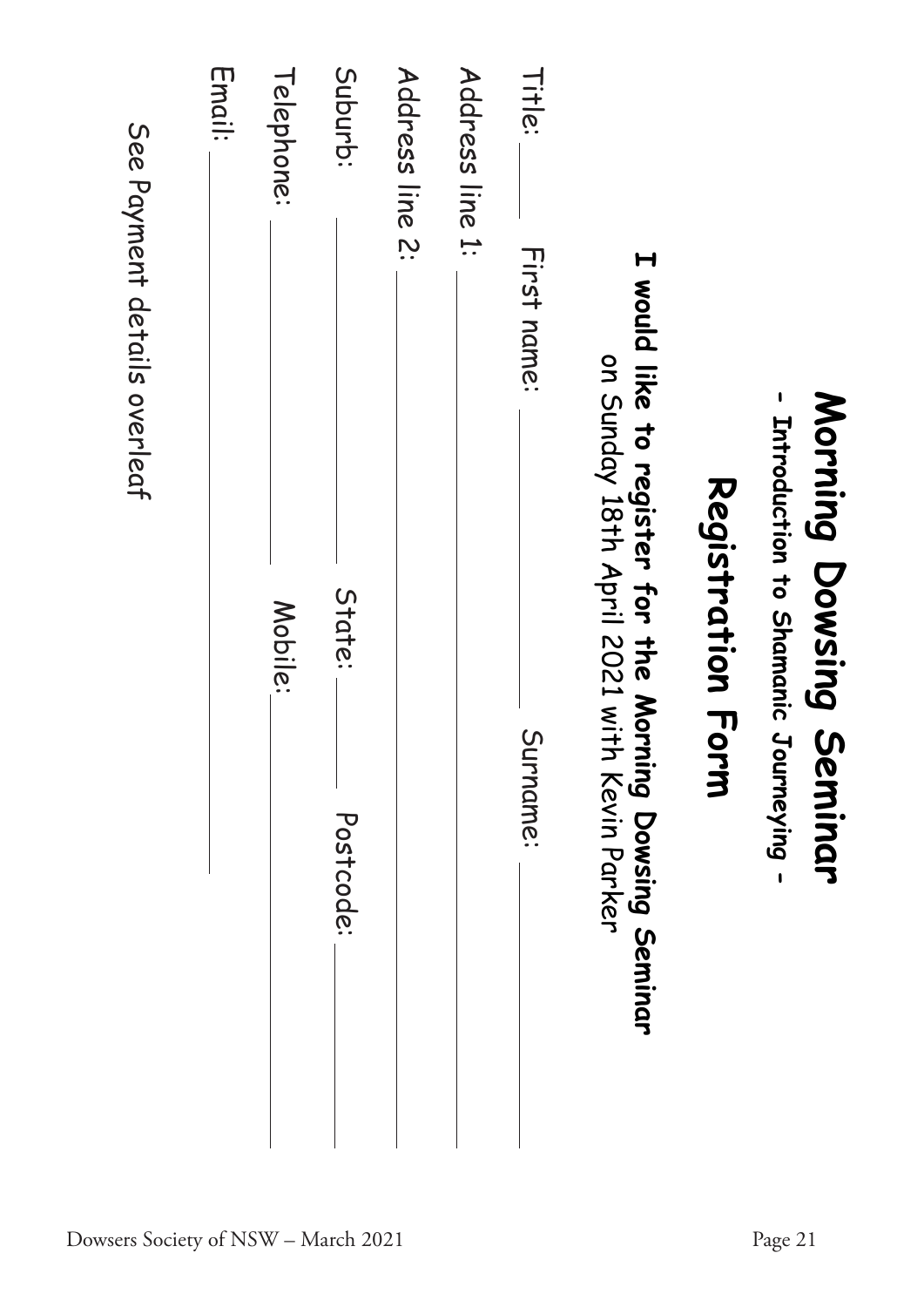| or, I made a direct deposit<br>Enclosed is my cheque/money order for \$ | or \$30.00 non members<br>\$25.00 for members<br>Cost: | iety of NSW Inc. - BSB: 032298, Account #: 173532,<br>Preferably make a direct deposit to:<br>Dowsers Soc | Forward payment with this completed form, or email to:<br>advise Dawn by email of your personal details.<br>Quote Reference: Your name+18April2021<br>and | 31 Peckmans Road, KATOOMBA, 2780<br>Email: dawnheller@outlook.com<br>Tel: 0408-966-742<br>Dawn Heller | Please do not send cash             | www.dowsingaustralia.com | Please detach this form to register | Cut along dotted line |
|-------------------------------------------------------------------------|--------------------------------------------------------|-----------------------------------------------------------------------------------------------------------|-----------------------------------------------------------------------------------------------------------------------------------------------------------|-------------------------------------------------------------------------------------------------------|-------------------------------------|--------------------------|-------------------------------------|-----------------------|
| Page 22                                                                 |                                                        |                                                                                                           |                                                                                                                                                           |                                                                                                       | Dowsers Society of NSW - March 2021 |                          |                                     |                       |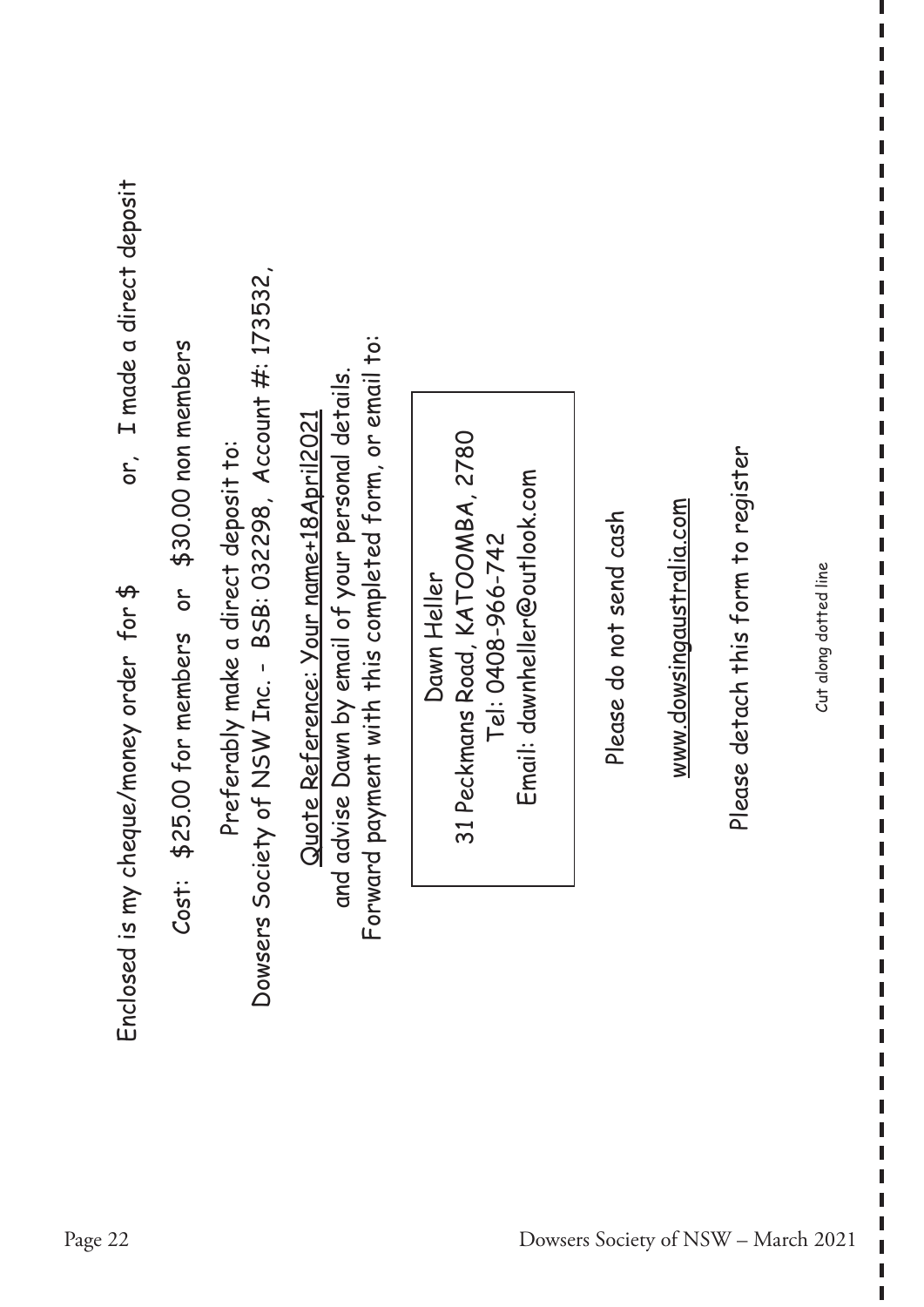| z∽}<br>٥u<br><b>DOWSERS</b><br>ဖာဝပ |             |                 |                 |           |            |        |                                                  |                                              |                                 |                                             |                        |                                          |                                        |
|-------------------------------------|-------------|-----------------|-----------------|-----------|------------|--------|--------------------------------------------------|----------------------------------------------|---------------------------------|---------------------------------------------|------------------------|------------------------------------------|----------------------------------------|
| Society of NSW Inc                  | Surname:    |                 |                 | Postcode: |            |        | \$40.00 Renew, ordinary member                   | \$35.00 Renew concession member              | \$5.00 Additional family member | \$50.00 Enrol a new friend as a gift        |                        | Tear off here and mail with your payment |                                        |
|                                     |             |                 |                 |           |            |        | $\Box$                                           |                                              |                                 |                                             |                        |                                          |                                        |
| Membership Renewal Form<br>Dowsers  | First name: |                 |                 | State:    | Mobile:    |        | If you have paid last year, your renewal is free | rder to:<br>Send form with Cheque or Money o |                                 | C/Maureen Flowers, Unit 1, 12-14 Matthew St |                        | membersdowserssociety@gmail.com          | See overleaf for Direct Deposit option |
| Dowsers Society of NSW - March 2021 | Title:      | Address line 1: | Address line 2: | Suburb:   | Telephone: | Email: |                                                  |                                              | Dowsers Society of NSW Inc      |                                             | Hunters Hill, NSW 2110 | Page 23                                  |                                        |

I I Г П I

ı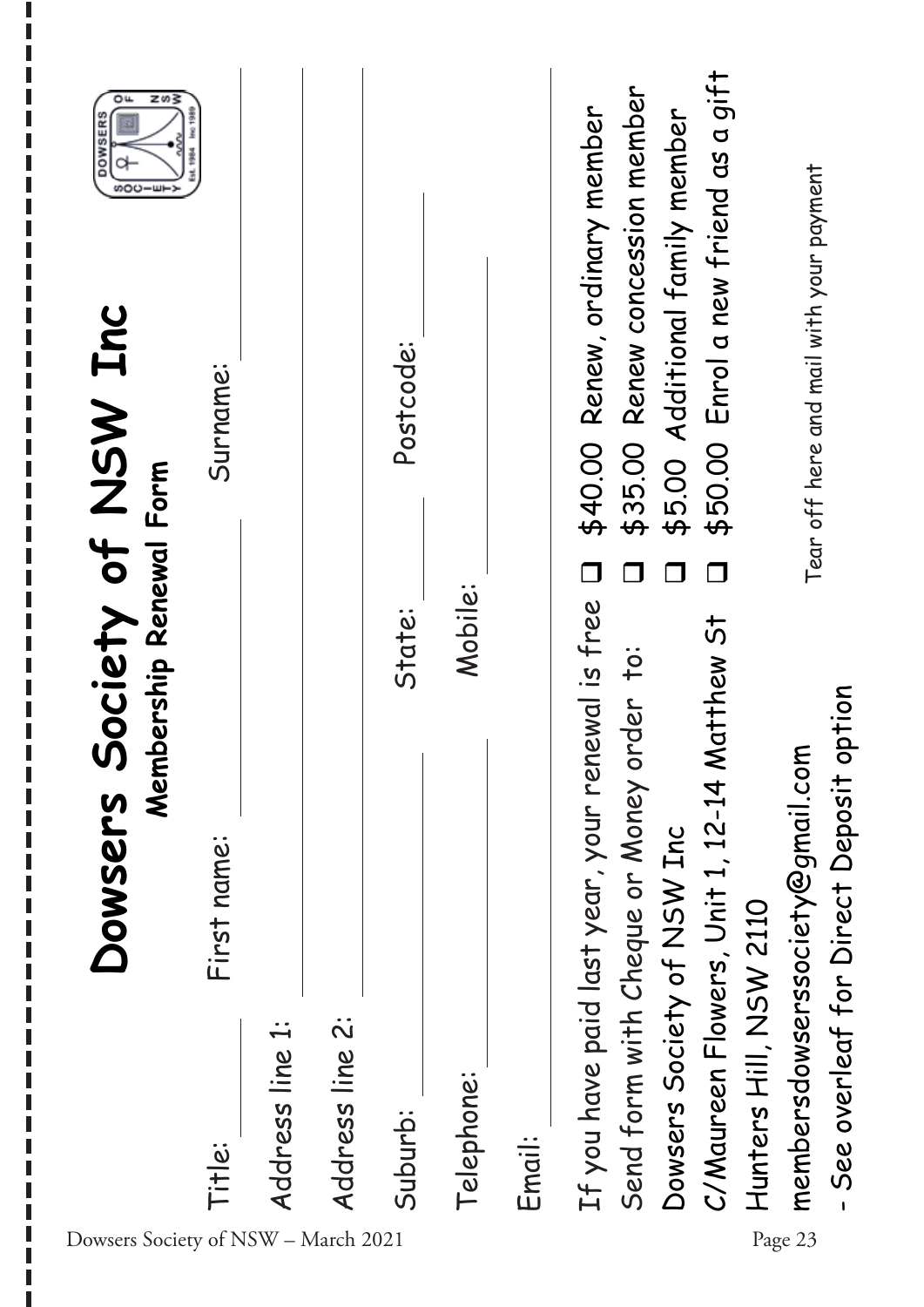# Last newsletter if you have not renewed

 $\sum$  ou may remember that last year, due to the hardship related to the Covid-19 situation, we offered a free membership to everyone so that Covid-19 situation, we offered a free membership to everyone so that those members who paid in 2020 were given their 2021 membership free, and those members who paid in 2019 were given a free extension to 31 Dec 2020.

Therefore if you have not paid since 2019, you will shortly receive an email reminder to renew your membership now, in order to continue receiving your newsletter.

You can tear off and send the Membership Renewal Form, located on the other side of this page, with a cheque or money order made out to Dowsers Society of NSW Inc.

However, our preferred method of payment is by bank deposit. Just make sure to mention your name on the deposit, so we know who has renewed.

Details of our account are as follows: (Please do not send cash)

| Account name:   | Dowsers Society of NSW Inc         |
|-----------------|------------------------------------|
| BSB:            | 032 298                            |
| Account number: | 173532                             |
| Bank:           | <b>Westpac Banking Corporation</b> |

### **Important: make sure to put your name as a reference**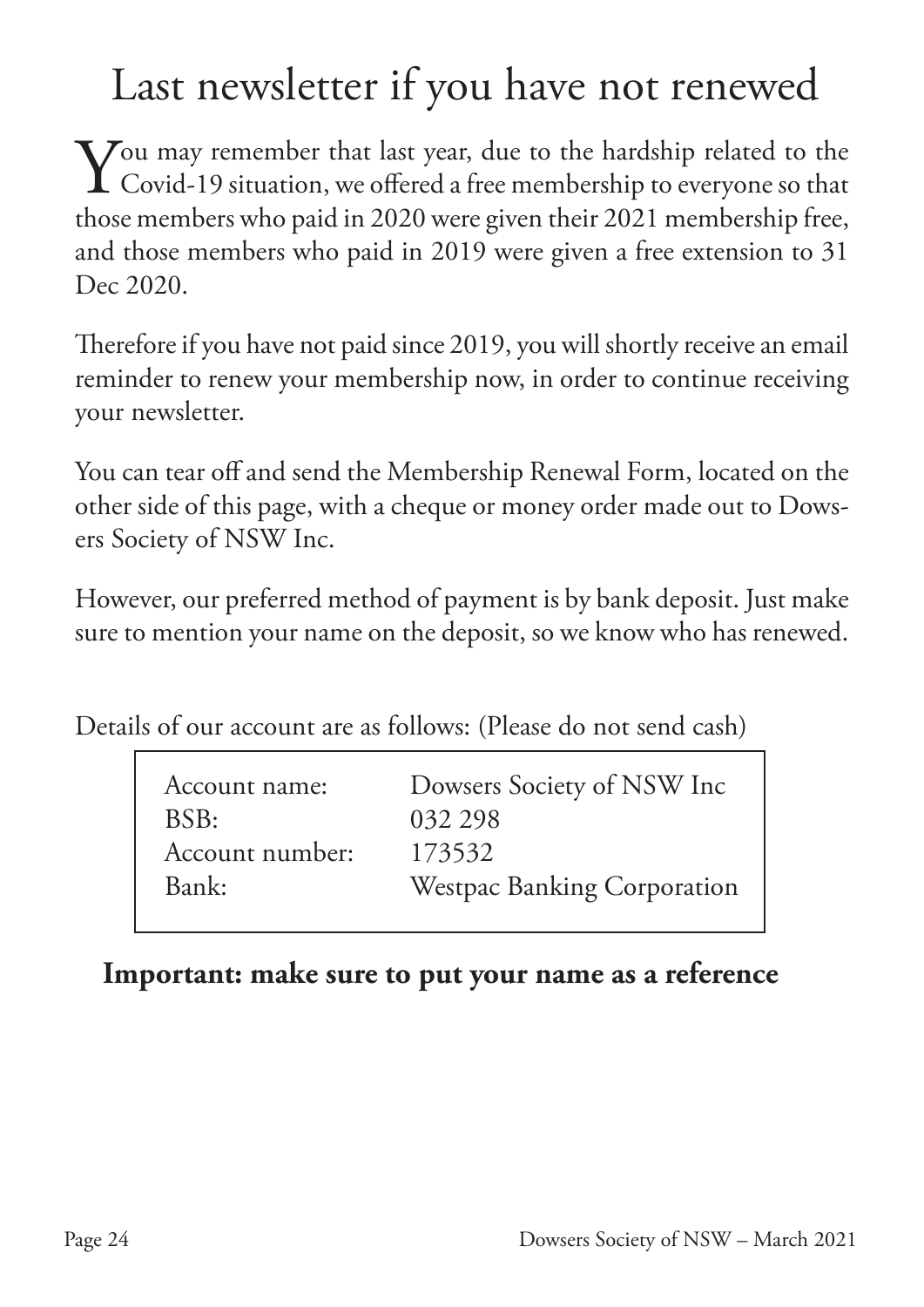

# Library News

Book review: This book has a lot of history and is quite technical

### **The Complete Guide to Dowsing: The Definitive Guide to Finding Underground Water, by George Applegate**

### **Cover blurb:**

This is the definitive guide for anyone who wants to master the principles and techniques of dowsing for use in agriculture, camping, or replacement of polluted or diminishing water sources.

There are a few basics of geology and land formation, and then learning how to make and use the simple dowsing equipment you need, and the different techniques that work in various sites and locations. But, most of all, it's about awakening your undeveloped intuitive and psychic skills and putting them to



use in order to '*contact'* the underground sources where up to 90 percent of earth's fresh water is stored.

### **Library Catalogue**

Remember, our catalogue is available online for browsing at your convenience at:

### https://cloud.collectorz.com/271940/books

You will need to type this into your browser the first time, then bookmark it for future use. There are various ways to view the books, from image to list form, and you can search for something in particular.

~ Helen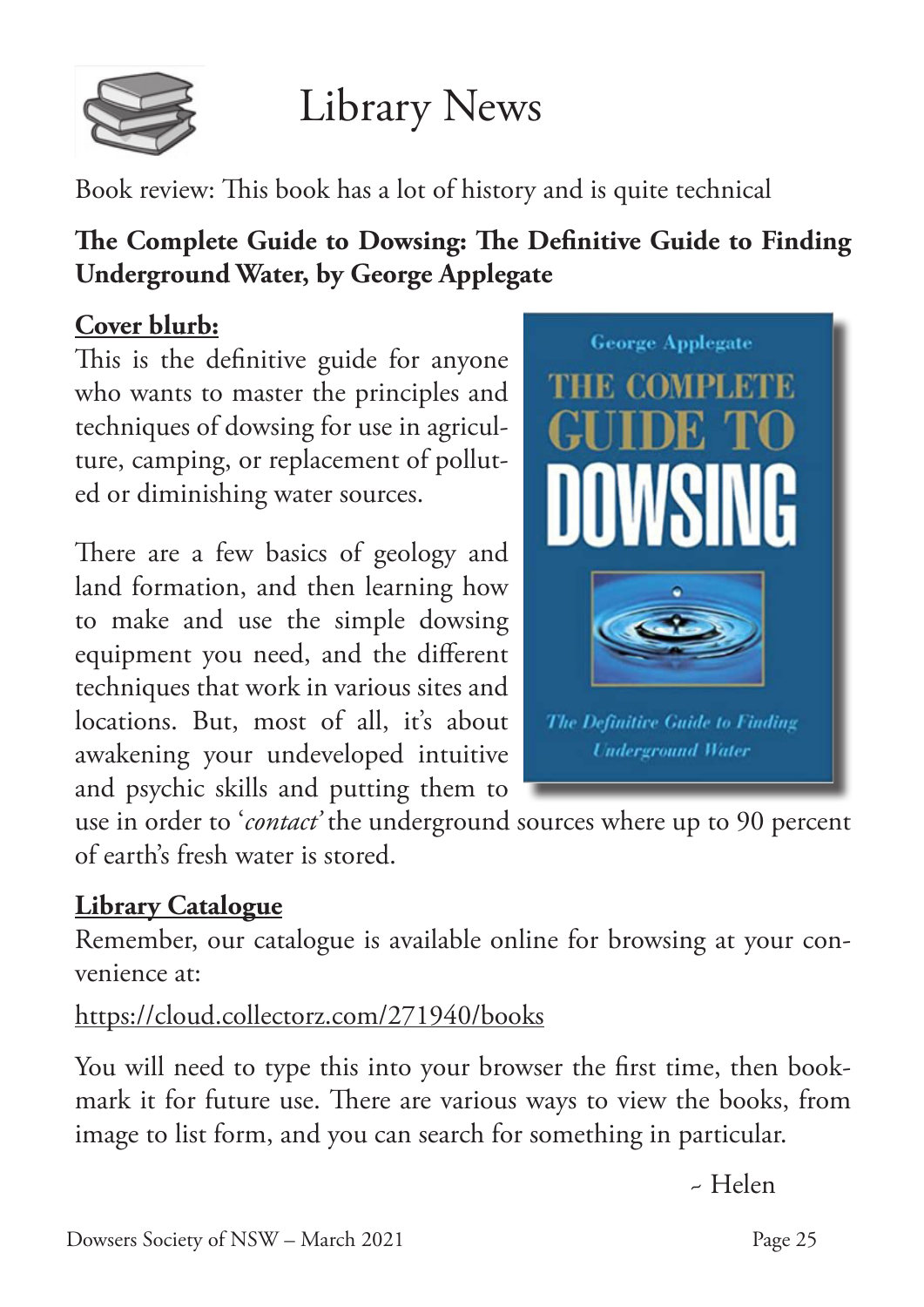# Speaker for April 18th, 2021 Kevin Parker

- Contemporary Western Core Shamanic Practice -

Shamanism is the world's oldest spiritual tradition. It has been practised by indigenous peoples around the world for centuries. Over tens of thousands of years, shamans developed a timetested system of healing, using journeying and other practices.

Core Shamanism consists of the universal, near-universal, and common features of shamanism, together with



journeys to other worlds, a distinguishing feature of shamanism.

The principles of Core Shamanism are not bound to any specific cultural group or perspective. It is intended for Westerners to re-acquire access to their rightful spiritual heritage.

Core Shamanic Practitioners are trained to alter their consciousness through classic shamanic non-drug techniques such as sonic driving, especially in the form of repetitive drumming, so that they can discover their own hidden spiritual resources, transform their lives, and learn how to help others.

In this presentation Kevin Parker will outline the basic components of contemporary Core Shamanic Practice and how it might assist in personal and planetary healing.

www.kevinparker.com.au